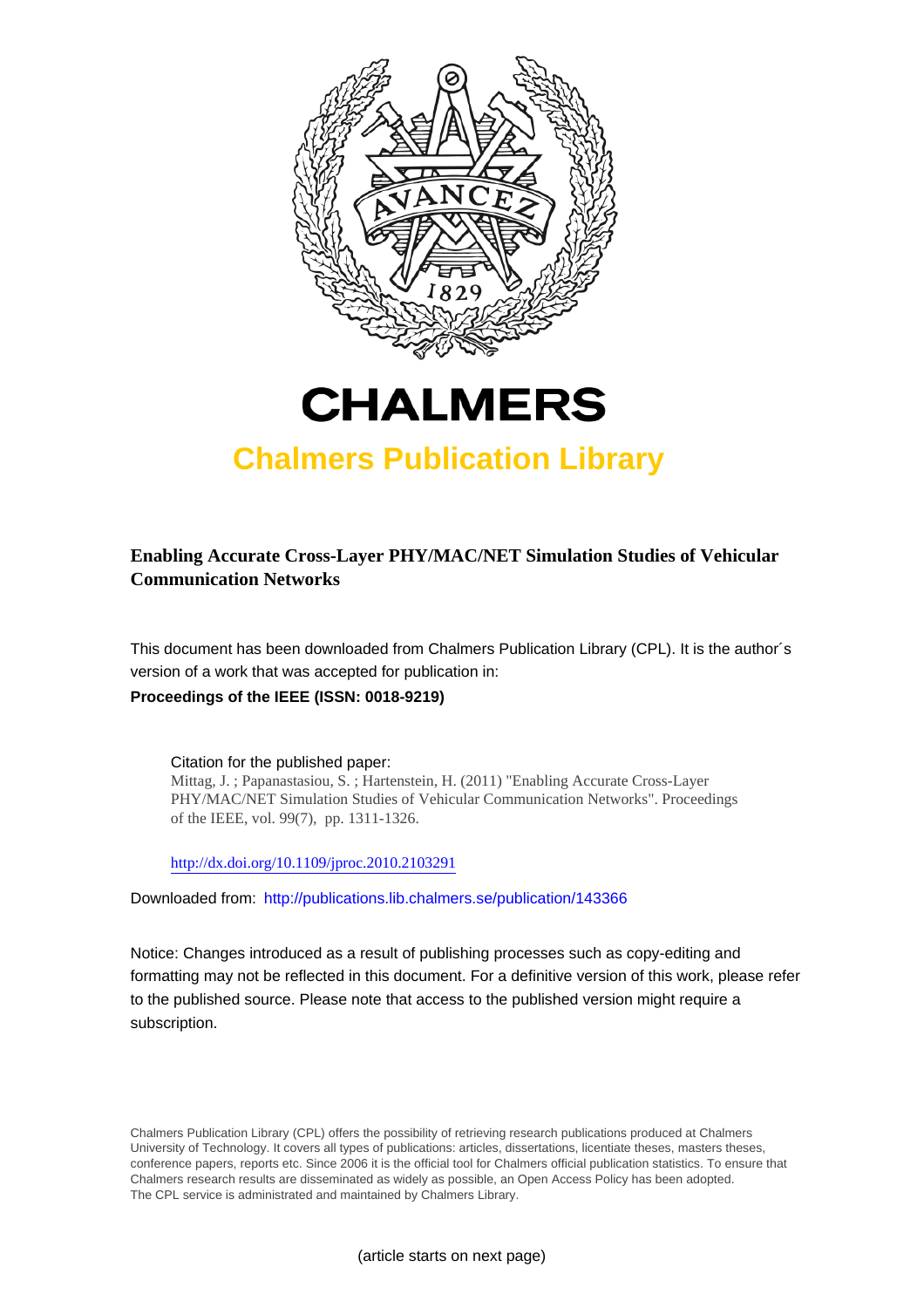# Enabling Accurate Cross-Layer PHY/MAC/NET Simulation Studies of Vehicular Communication **Networks**

Jens Mittag, Stylianos Papanastasiou, Hannes Hartenstein, *Member, IEEE*, Erik G. Ström, Senior Member, IEEE

*Abstract***—Vehicle-to-vehicle and vehicle-to-roadside communications is required for numerous applications that aim at improving traffic safety and efficiency. In this setting, however, gauging system performance through field trials can be very expensive especially when the number of studied vehicles is high. Therefore, many existing studies have been conducted using either network or physical layer simulators; both approaches are problematic. Network simulators typically abstract physical layer details (coding, modulation, radio channels, receiver algorithms, etc.) while physical layer ones do not consider overall network characteristics (topology, network traffic types and so on). In particular, network simulators view a transmitted frame as an indivisible unit, which leads to several limitations. First, the impact of the vehicular radio channel is typically not reflected in its appropriate context. Further, interference due to frame collisions is not modeled accurately (if at all) and, finally, the benefits of advanced signal processing techniques, such as interference cancelation, are difficult to assess. To overcome these shortcomings we have integrated a detailed physical layer simulator into the popular NS-3 network simulator. This approach aims to bridge the gap between the physical and the network layer perspectives, allow for more accurate channel and physical layer models, and enable studies on cross-layer optimization. In this paper, we exemplify our approach by integrating an IEEE 802.11a and p physical layer simulator with NS-3. Further, we validate the augmented NS-3 simulator against an actual IEEE 802.11 wireless testbed and illustrate the additional value of this integration.**

*Index Terms***—Vehicle-to-vehicle communication, Vehicle-toinfrastructure communication, 802.11p, Physical layer simulation, Network layer simulation, Cross-layer.**

#### I. INTRODUCTION

The potential of communicating vehicles which exchange messages to enhance safety while on the road has been considered for several decades and placed in sharp research focus since the early 1990's. The success and significant evolution of the IEEE 802.11 standard family has prompted standardisation bodies both in Europe and the U.S. to adopt it, through the p amendment, as a basis for a vehicular communications framework. Significantly, such a framework has now been completed to a sufficient degree and is scheduled for use in current and future field operational tests. Such tests,

however, can be very expensive especially when deploying a significant number of participating vehicles, a fact which affects both the scope and frequency of experimentation and research. Furthermore, in such field operational tests it can be very difficult – and expensive – to control environmental impact and perform systematic assessments. Intuitively then, most vehicular network studies in the past have been based on simulations and one may also expect future field operational tests to be performed only after having shown promising results in simulations.

Typically, existing simulation studies in the area of vehicular communications have used either network or physical layer simulators in order to optimize the performance of the physical (PHY), medium access control (MAC) and network (NET) layers. While most of the popular network simulators, e.g., NS-2, NS-3, QualNet and OMNET++, have been developed to enable performance studies on communication networks, traditional physical layer oriented simulators, such as MAT-LAB  $[1]$  and the IT++ framework  $[2]$ , allow the study of signal processing algorithms under specific channel conditions and usually evaluate the performance achievable by a single communications link. As a consequence, network simulators abstract the physical layer and consider the frame/packet as an indivisible unit, thereby ignoring (channel) effects on individual bits as well as specific coding and signal processing details. Similarly, physical layer simulators do not readily consider network characteristics nor do they reflect the functionality of medium access or network layer protocols.

The implied separation of these two aspects leads to several drawbacks. First, the impact of a double-selective (time and frequency varying) communications channel, such as the one at the 5.9 GHz frequency band as planned for vehicular communications, is not reflected in its appropriate context by existing network simulators, but only, possibly, through a statistical dimension. Second, interference, either due to frame collisions on the same communications channel or due to transmissions on adjacent channels, is not modelled accurately, if at all, in network simulators. Finally, it is currently not possible to investigate in a networking context the benefit of advanced signal processing techniques and their implications for the medium access or network layer – popular network simulators do not consider, for such a purpose, a detailed enough representation of a frame's transmission.

With this paper, we aim to illustrate and motivate the aforementioned drawback of having two different and separated perspectives by taking a detailed look at the protocol

J. Mittag is with the Institute of Telematics, Karlsruhe Institute of Technology, Germany (email: jens.mittag@kit.edu)

S. Papanastasiou is with the Dept. of Signals and Systems, Chalmers University of Technology, Sweden (email: stypap@chalmers.se)

H. Hartenstein is with the Steinbuch Centre of Computing, Karlsruhe Institute of Technology, Karlsruhe, Germany (e-mail: hartenstein@kit.edu)

E. G. Ström is with the Dept. of Signals and Systems, Chalmers University of Technology, Sweden (email: erik.strom@chalmers.se)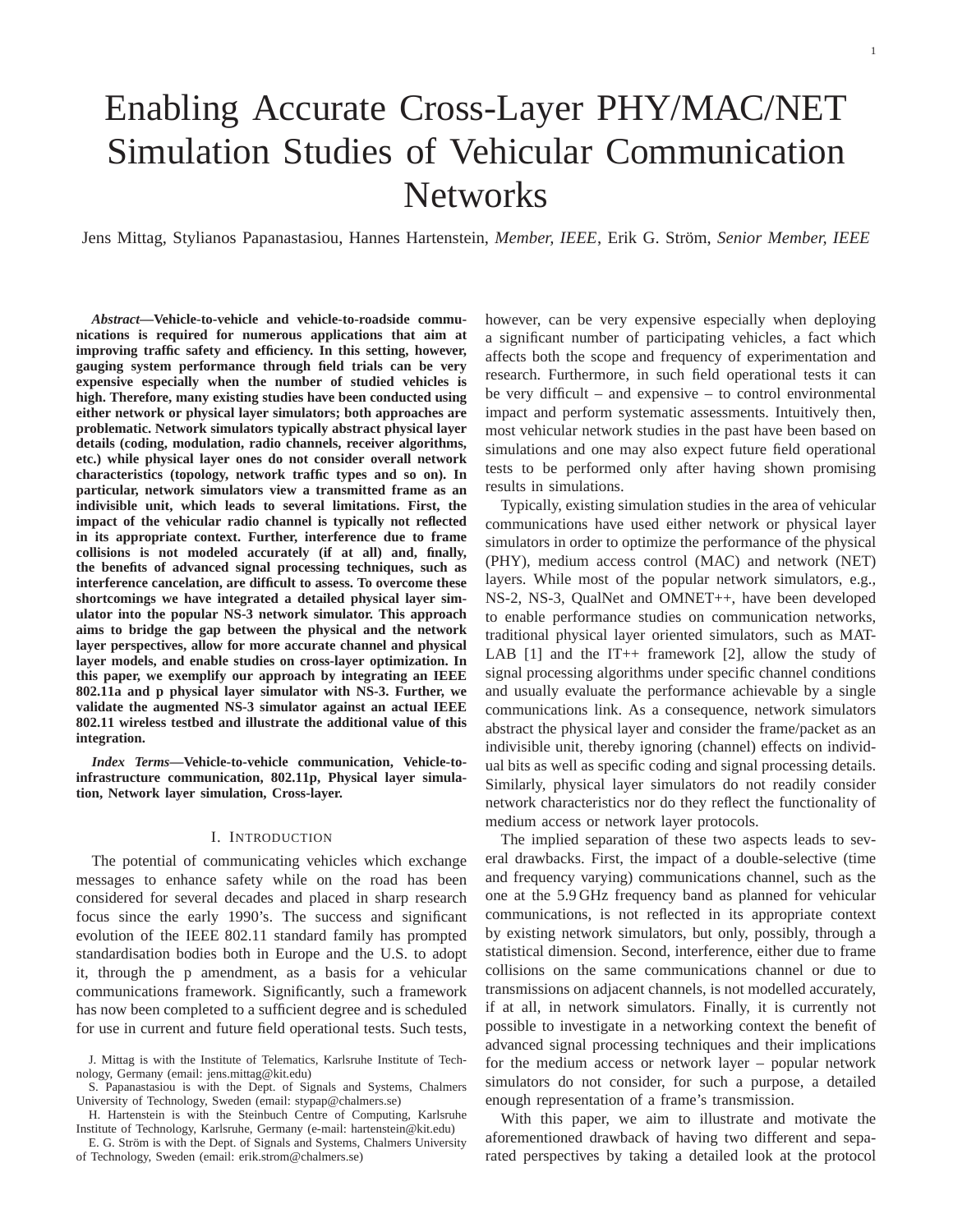stack through the eyes of both worlds. By discussing the limitations due to this separation we further aim to increase the awareness within the research community and want to point out the significant benefits that can be achieved by merging the perspectives.

Recently, several research efforts have attempted to address these issues, at least partially, as well. Judd et al. [3] have developed a wireless network emulator which simulates the finegrained effects of a mobile wireless communication channel by multiplexing the antenna in-/outputs of commercial communication systems with a software-controlled digital signal processor. Thereby, controlled and repeatable wireless experiments of e.g., up to 16 IEEE 802.11-based communication systems operating at 2.4 GHz are supported. Further, with respect to the evaluation of advanced signal processing techniques, the authors of [4]–[6] have proposes several software defined radio platforms that provide the ability to implement (and emulate) the physical layer entirely in software by using dedicated hardware only for the radio frontend.

The above works propose emulation of either only the wireless communication channel or the physical layer but not both concurrently, and, further, are either expensive or difficult to use for studies of vehicular communication networks. This paper builds on and extends the preliminary results of [7] and proposes to perform detailed simulation of both the physical layer and the wireless channel entirely in software, and integrate that aspect into an existing general-purpose network simulator, namely NS-3. The merge of the network and physical layer simulation aspects allows more accurate simulations of vehicular communication networks. Increased accuracy is crucial, for instance, in studies of microscopic active safety scenarios, where it is required to know precisely when and where a message cannot be received successfully. Without such exact understanding of why messages are not received, it is difficult to design robust and reliable vehicular communication systems. Furthermore, a merge also provides the opportunity to work on detailed individual or joint optimisations of the physical, medium access and network layers in particular on optimisations that aim to increase the efficiency and performance of the network by exploiting the benefits of both worlds.

The rest of this paper is organised as follows. Section II outlines the differences in perspective on communication between network and physical layer simulators, illustrates the drawbacks of each view and indicates the benefits that can be achieved by merging both perspectives. Section III presents an overview of our PHY implementation, details its integration into NS3, highlights the transition from packet to signal level and provides a detailed description of the frame construction, transmission and reception processes. Following, Section IV, presents a validation of our implementation against Atheros based IEEE 802.11 wireless chipsets and offers simulation results of a vehicular network with a double-selective channel, which demonstrate the benefit of use of an accurate simulator. As the increase in simulation accuracy is offset by an increase in computational effort and memory overheads, we present a runtime analysis of our simulator in Section V and identify computational hotspots which can be targeted for optimization. Finally, we conclude our work in Section VI with a summary of our conclusions and suggestions for future work.

#### II. NETWORK LAYER VERSUS PHYSICAL LAYER

In this section, we provide a brief outline of communication systems as viewed from the network and physical layer perspectives. Subsequent discussion highlights the differences in modelling such systems under each perspective as, intuitively, each view reflects different priorities and objects of study. Further, we summarise the drawbacks resulting from the existing separation of the two views in simulations, and reason on the possible benefits of establishing a common view.

#### *A. Network Layer Perspective*

Simulation studies performed from a network perspective typically focus on aspects related to the performance and behavior of the whole network. For instance, studies that address existing medium access control issues often record the observed channel access times, the packet collision probability, fairness or scalability issues (e.g., [8]–[10]). Similarly, studies that focus on network or transport layer aspects normally evaluate metrics related to routing, dissemination or pointto-point communication, such as the number of required retransmissions, dissemination delay or the number of routing hops (e.g., [11], [12]). At this level , the entity of interest for such studies is the packet (or frame<sup>1</sup>), a fact which is reflected in the metrics used, many of which are measured in packets.

The adoption of the packet as the simplest unit of interest has lead to abstractions in the workings of the physical layer, where an unambiguous specification requires the use of lower level entities such as bits and signal time samples. Modern network simulators have largely adopted what can be termed as packet-level physical layer models, where the packet is considered an indivisible unit, i.e. there is no modelling of individual bits (or lower level components) in the collective whole.

The packet-level physical layer approach is reflected in the widely used NS-2 [13] simulator where, initially, the physical layer representation utilized a basic reception threshold model in order to simulate the carrier sense functionality and determine successful packet reception. In particular, a packet was only received successfully in simulations if its signal strength was above a pre-defined threshold and assuming it did not experience any collisions. This approach was found to be too disconnected from the workings of real transceivers by Chen et. al, who proposed an improved model which kept track of all incoming packets and used a signal-to-interference-noise ratio (SINR) to determine whether a packet could be received successfully [14]. Note that tuning the SINR thresholds in that model can reflect the level of sophistication and effectiveness of the receiver – with a particularly sophisticated receiver requiring a relatively low SINR to decode a packet. The model was further extended in [15] by the same authors to optionally enable packet capturing capabilities for the receiver. This facility accounts for advanced receiver technologies which allow

<sup>&</sup>lt;sup>1</sup>For the purposes of this discussion the terms frame, datagram and packet are interchangeable.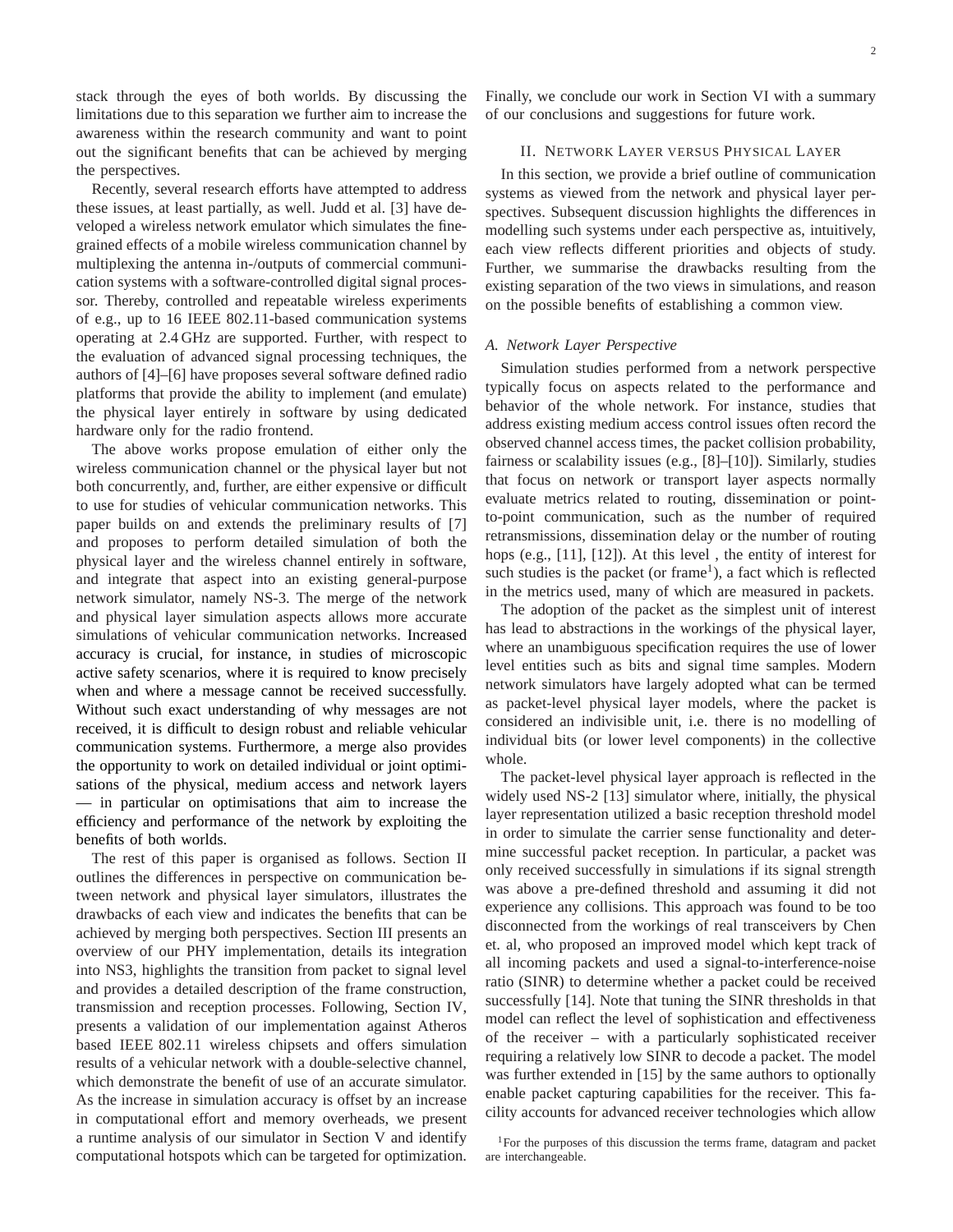synchronization (i.e. switching reception) to a new incoming packet even if the transceiver is already in the process of reception. Overall, the work of Chen et al. has been integrated in other popular network simulators, such as OMNeT++ [16], NS-3 [17] and QualNet [18].

Apart from the SINR-based reception models there exist others based on statistical bit-error rate (BER) computations. Examples of this approach can be found in the NS-3, Jist/SWANS [19] and GloMoSim [20] simulators. BER-based models use the SINR to derive a corresponding average single BER and then use this for the calculation of the final packet error rate taking into account the number of bits in the packet. In models a large packet experiences a higher error probability than a smaller one. Note that SINR-based models disregard the length of a packet in error computations; regardless of the packet size, if the SINR threshold is crossed, even for a minute amount of time, the packet is rejected. Similar to the thresholds used in the SINR-based approach, one can tune the receiver effectiveness in BER models by modifying the SINR to BER mapping, e.g., by using either analytical BER models [21] or by employing lookup tables that have been populated through empirical measurements or detailed physical layer simulations.

#### *B. Physical Layer Perspective*

Broadly, physical layer oriented research studies [22] are primarily concerned with point-to-point link performance rather than the network wide implications of particular algorithms — this is unsurprising considering that the network level effects of a communications stack are viewed as dictated by higher layer protocol functions (e.g., MAC). At the physical level of inquiry, the metrics of interest are largely the power efficiency, that is a measure of the minimum received power required to satisfy a target BER probability, and some measure of spectral efficiency; the two quantities are frequently viewed as opposing optimisation trends and discovering an optimal trade-off point (depending on the application) is a continuing research challenge. As can be expected, much of the relevant literature in the area of physical layer and channel modeling [23] considers the signal time samples as the basic unit of interest because they allow for precise enough description of the mechanisms covering the functionality assigned to the physical layer [24], [25].

Simulation evaluation at this level, insofar as a broad characterisation of it is possible, is conducted on single-use simulators based on some signal processing framework such as IT++  $[2]$ , or, more frequently, Matlab  $[1]$ , Simulink  $[26]$ or similar [27] environments. Typically, simulations consider a transmitted signal (represented by sufficient time samples) that is altered by channel effects and experiences some level of interference and noise when it reaches the receiver. Then, the time samples ultimately act as input data for the physical layer at the receiver, where the decoding process, that is the transformation to bits, takes place. Note, that during transmission and/or reception, signal processing techniques are employed to characterise and ameliorate the effects of the channel and interference or deal with some phenomenon of interest. Broadly, a comparison of the original bits at the sender and the decoded bits at the receiver provides a measurable quantity of effectiveness of competing techniques in terms of BER.

The BER result, expressed in Packet-Error Rate (PER) terms, can be used in network layer oriented research, as described previously. However, the BER to PER transformation is not usually straightforward and, perhaps more critically, both the PER and BER measures reflect particular simulation parameters such as specific packet sizes and a particular channel model. Most network simulators work around this limitation by providing a look-up table where different packet sizes correspond to particular PERs or even consider a different table per channel model. As such, interactions of packets of differing sizes characterised by different signal propagation models can lead to a prohibited growth in the dimensionality of such tables and therefore significant compromises need to be made; normally coarse packet granularity is assumed (say only packets of 300, 500 and 1000 bytes are used in the simulations) and it is assumed that all packets propagate through the same channel. Depending on the level of detail required these limitations may be overly restricting.

Moreover, physical layer simulations do not model effects at higher layers. For instance, the error detecting (or even correcting) mechanisms of an encapsulated MAC frame, or of higher layer payloads, are not directly considered. Further, in several simulation studies the bits in the frame often do not exhibit any special structure, such as, say, the one dictated by the 802.11 standard, but are, instead, distributed randomly along the frame. Generally, the prospect of studying interactions with higher layer mechanisms is limited, as creating a simulator incorporating these layers is a non-trivial task and perhaps beyond the expertise of a non-interdisciplinary researcher. So, appreciating the impact of a proposed physical layer mechanism on the whole communications stack in the context of a network is frequently not immediately possible.

#### *C. Problem Statement*

Treating the network and physical layers as broadly abstractable entities in simulations can lead to significant drawbacks when evaluating wireless communication systems in general and vehicular networks in particular.

Notably, network level simulation studies ignore the implications of significant effects observed at the physical layer and the wireless channel. Such effects are, for instance, the impact of high relative speed between a transmitting and receiving vehicle on the communications channel or even the effect of scatterers between and around the communicating pair. Studying such effects and evaluating attempts to ameliorate them requires a particular level of detail commonly encountered only in physical layer oriented research. To appreciate the importance of the above, consider the fastfading characteristics of the received power as well as the large root mean square delay and Doppler spreads reported by recent measurement campaigns in actual deployments [23]. In that setting, inter-carrier and inter-symbol interference can exist within a single packet, which leads to reduced communication reliability, unless the effects are catered for by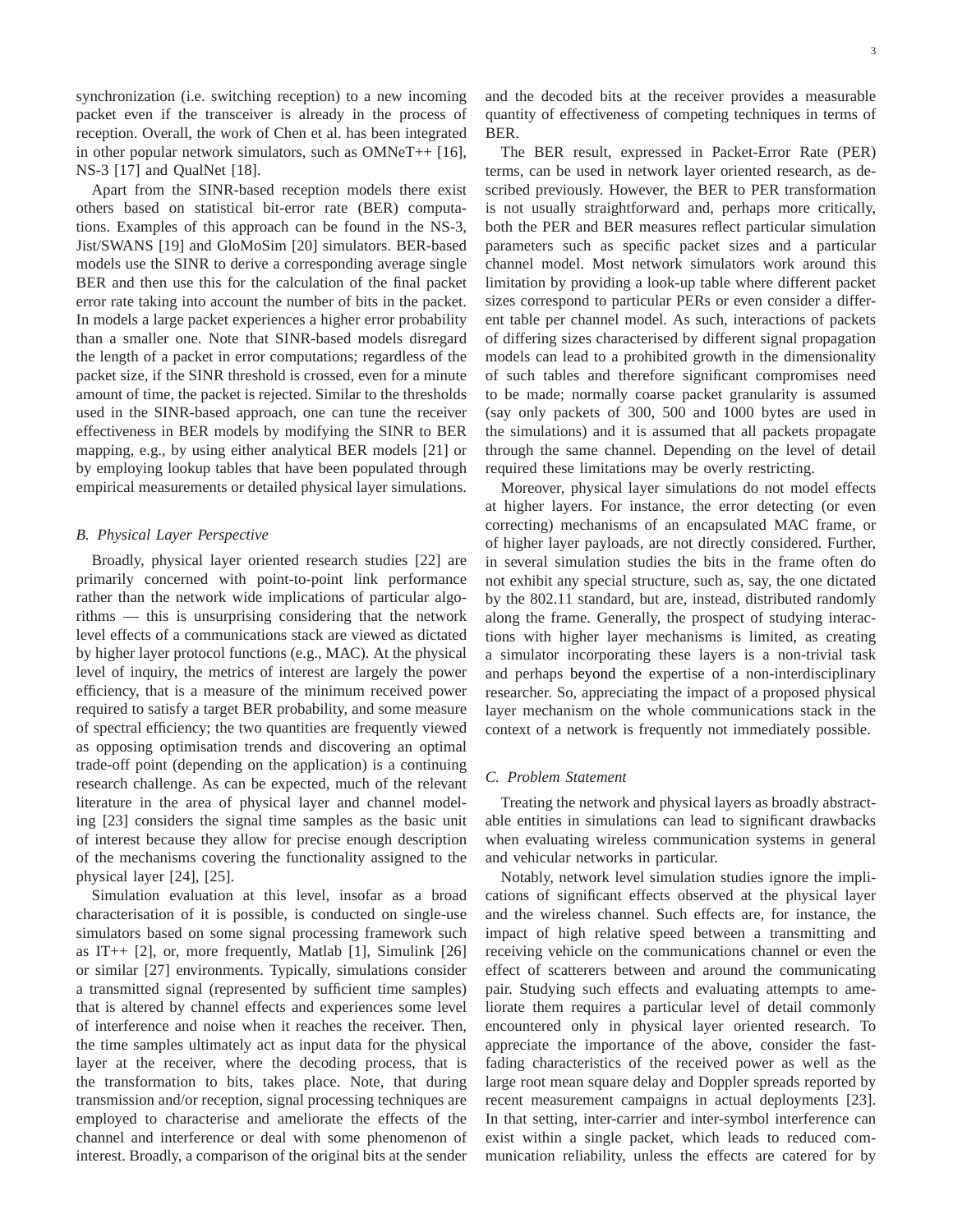appropriate signal processing mechanisms at the receiver. Such considerations, however, are not reflected in modern network level simulators. Further, since the envisioned IEEE 802.11p standard for vehicular communications derives largely from IEEE 802.11, which was not original designed for highly mobile ad-hoc networks, these issues have to be reflected in simulations especially if high precision and detail are required (for instance, in safety applications).

Physical layer simulation studies, on the other hand, do not consider the effect of mechanisms present in upper layers nor make use of the added information they could provide. As an immediate consequence, there is no direct way to evaluate how feedback from higher layers (say the MAC or routing mechanisms) may aid in choosing appropriate signal processing techniques at the physical layer. For instance, consider that in a vehicular network information on the future mobility status of a communicating neighbour (as predicted by the routing agent which receives periodic updates of other vehicles' speed and direction) could help the physical layer switch to a more suitable mode of transmission — perhaps opting for a lower transmission rate if a neighbour is deemed to be moving away, so as to obtain increased communications range and reliability. Evaluating such a mechanism directly, i.e. not through statistical abstractions, is not possible unless both the node's transmission mechanisms and the network in its entirety are accounted for in sufficient detail.

#### *D. Benefit of Merging Both Perspectives*

Consolidating the physical and network layer perspectives into a common simulation framework provides two main benefits. First, it allows each perspective to consider a complete set of modeling aspects; network simulators can accommodate realistic physical layer phenomena, while physical layer studies may account for the impact of medium access mechanisms and network layer characteristics. Thereby simplifying assumptions which may impact simulation results need not be made. Second, such a merge enables new types of research enquiries involving cross-layer feedback and optimization studies, which have either been unrealisable, or difficult to perform directly. So, researchers may assess advanced physical layer techniques originating from information theory and evaluate their impact on network-wide performance.

To highlight the practical implications of the above, we consider the work of Halperin et. al [28] where they applied the concept of interference cancellation at the physical layer to a small wireless ad-hoc network testbed of ZigBee nodes in order to increase spatial reuse and reduce the effect of hidden terminals. By giving each node the ability to disambiguate and successfully receive concurrent overlapping transmissions from multiple sources, the authors were able to disable the carrier-sense mechanism of the medium access layer altogether and significantly increase, due to improved spatial reuse, the delivery rate for the median pair of links in the testbed. Evidently then, cross-layer optimization has been employed to reduce the complexity of the distributed medium access by using an advanced algorithm at the physical layer — the above work hints at the potential of studying such optimizations

through simulations. Similar work, which further strengthens the case for a perspectives merge, has been undertaken by Tan et. al in [29] and Sundaresan et. al in [30]. Tan et. al studied the same concept as in [28] for IEEE 802.11b networks, leading to the development of the Carrier Counting Multiple Access (CCMA) mechanism, in which up to a limited number of overlapping transmissions are allowed before transmission requests from upper layers are blocked. A novel MAC protocol, called stream-controlled medium acces (SCMA), was also presented by Sundaresan et. al. SCMA leverages the benefits of multiple input multiple output (MIMO) links in order to increase the performance and throughput of wireless ad-hoc networks. With MIMO, data to be transmitted can, e.g., be demultiplexed into several streams with each transmitted out of a different antenna with equal power, at the same frequency, modulation format, and time slot. A receiver can then, under some conditions, distinguish the different streams when either no interference is present or as long as the total number of incoming streams (even if they originate from several different transmitters) is smaller than the number of receiving antennas. If this condition is not met, the receiver becomes overloaded and unable to suppress the interference from other nodes. In order to exploit the potential of MIMO efficiently, the SCMA protocol determines the maximum number of usable streams for each packet transmission so as to enable successful suppression of interference at the receiver. Intuitively, the performance gain depends on the amount of correlation between the receiving antennas and reaches its peak if the streams at the antennas are not correlated at all. Since the authors used a traditional packet level network simulator to evaluate SCMA, they could only employ a simple model for the physical layer MIMO characteristics that assumes a minimum correlation level between the streams. With a network simulator that integrates both physical and network layer details, they could have assessed the performance more accurately.

Apart from enabling interference cancellation studies, however, fusing both perspectives can also enable the accurate study of simple and advanced network coding techniques, where the capacity of a network is increased by coding multiple packets into a single transmission, and the coding itself may be performed at the physical, link or network layers [31].

#### III. IMPLEMENTATION

In this work, we propose the integration of a detailed physical layer simulator into NS-3 in order to improve the accuracy of the IEEE 802.11 physical layer and the underlying channel models. The integration requires no changes in the upper layers, such as the MAC, and can be used as a "drop-in" alternative to existing PHY implementations. Figure 1 provides an overview of our modular implementation which reflects the IEEE 802.11 physical layer mechanisms used in OFDM-based communication, as defined in the older a and g amendments as well the latest p draft for wireless access in vehicular networks. The legacy direct sequence spread spectrum (DSSS) modes and the infrared communication provisions of the standard are not considered in our work. The implementation makes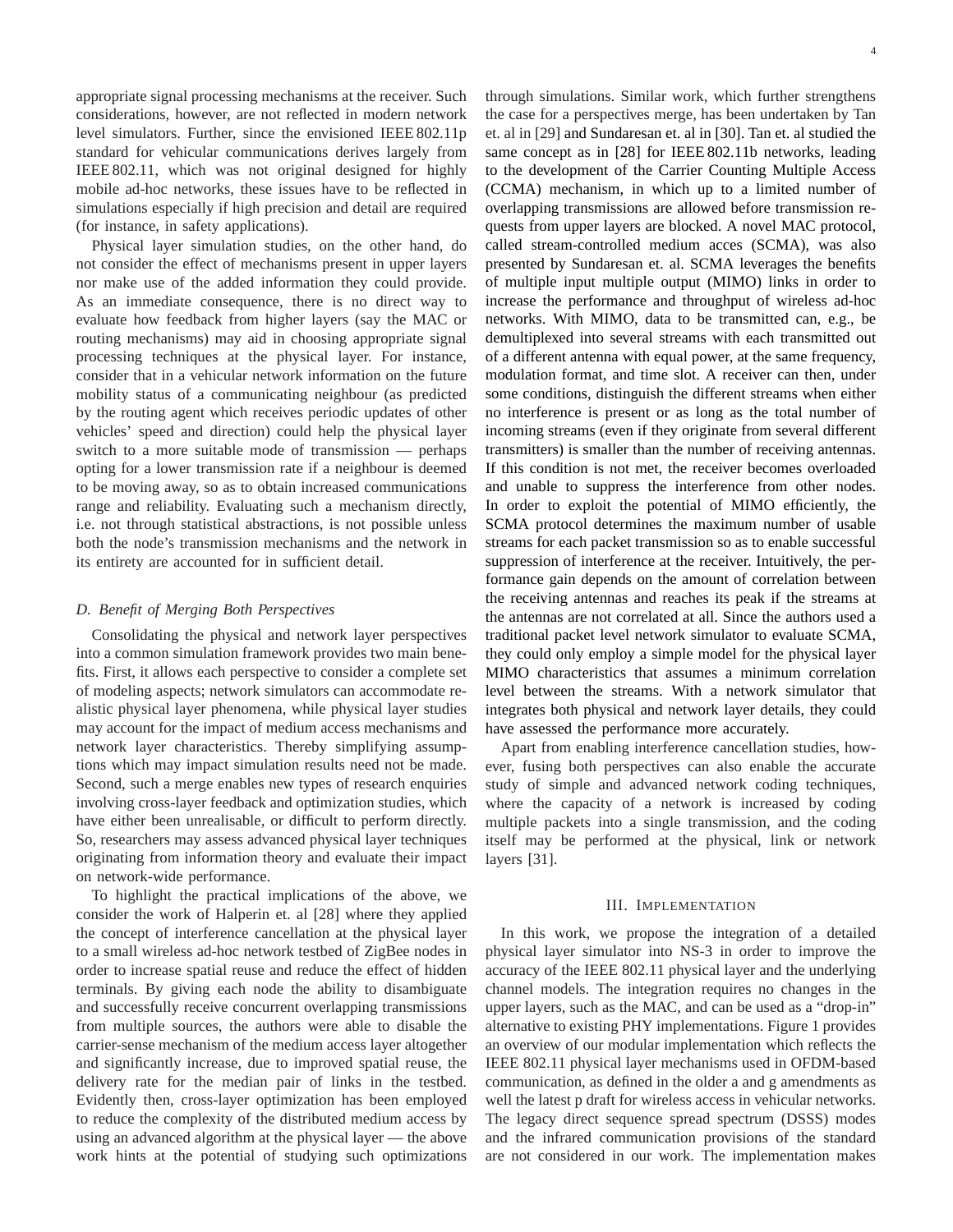

Fig. 1. Architecture of the proposed physical layer simulation within NS-3. (1) The payload is expressed as a sequence of bits. (2) The bits are modulated into a sequence of complex time domain samples, on which wireless channel models will operate. (3) After the application of channel effects the time samples are processed at the receiver and demodulated into bit representation. (4) The received bits are compared to the transmitted ones to determine whether the frame was received successfully.



Fig. 2. PPDU frame format of an OFDM-based IEEE 802.11 PHY. Note that the service field in the second OFDM symbol is part of the header.

extensive use of the open source  $IT++$  library [2], which provides several convenient data structures and functions for signal processing and channel modeling techniques. Note that IT++ has been widely used in physical layer research and is actively maintained.

An IEEE 802.11 frame for OFDM-based communications can be broadly distinguished into three sections, namely a preamble, a signal header and a data unit section. Figure 2 shows the overall structure of such a frame as well as the purpose of each section. The preamble consists of a series of repeating time sample sequences, which are identical for every frame transmitted regardless of the mode of transmission. These sequences are, specifically, ten repetitions of short and two of long training symbols, which can be used by the receiver for signal detection, automatic gain control, diversity selection, timing synchronization as well as channel and frequency offset estimation. After the preamble, there exists the signal header, termed the SIGNAL in the standard, which contains information about the length of the data unit section, the modulation and coding scheme used and, further, includes a parity bit to support basic error detection. The SIGNAL fits in one OFDM symbol and contains most of the frame's header information, apart from a 16-bit service field which is included in the first OFDM symbol of the data section. Finally, the data section is the last distinct part of the frame, can be several OFDM symbols in length and contains the payload to be transmitted. In the following discussion, we elaborate on the frame construction process and the modelling of wireless channel effects and receiver functionality.

#### *A. Frame Construction*

During the frame construction process the physical layer simulator closely mimics the behavior of an IEEE 802.11 compliant transceiver. Initially, as shown in Figure 1, the simulator accepts transmission requests from the MAC layer. In NS-3 simulations, frames are usually treated as dummy objects that contain header information from different protocols but no actual payload. So, in order to obtain a bit level representation the physical layer simulator generates a random data bit sequence with a size equal to the length specified in the header of the frame object<sup>2</sup>. Once the bit payload has been defined the simulator follows the procedures outlined in Section 17 of the IEEE 802.11 standard, which describe the OFDM mode of operation for transceivers operating in the 5GHz range. First, the data bits are transformed by the *Scrambler* module which prevents the appearance of long sequences of 0s or 1s, then the *Convolutional Encoder* module adds redundancy to enable error correction and, finally, the *Block Interleaver* module ensures that long runs of low reliability bits are avoided. Importantly, the *Block Interleaver* divides the bitstream into equally sized blocks, each of which can fit into a sigle OFDM symbol. Then, the *OFDM Modulator* modulates the bits of each block using either phase-shift keying (BPSK or QPSK) or quadrature amplitude modulation (16-QAM or 64-QAM), inserts pilot symbols in four of the 52 sub-carriers to support channel tracking in the receiver and performs the final OFDM modulation per block — the end product of the above transformations is a sequence of complex time domain samples. Figure 3 schematically depicts the processes involved. Note that a similar process is applied to the signal header of the frame with the special condition that no bit scrambling is done and a particular combination of modulation and coding rate (BPSK,1/2) is applied regardless of the transmission mode.

To ensure that frame construction adheres to the specification of the standard, we have carefully verified that the time samples generated by the simulator match the example provided in Annex G of the IEEE 802.11 standard [24].

#### *B. Channel Effects*

Intuitively, the wireless channel is modelled as a collection of plug-able components each of which represents a particular channel effect. Once the frame has been generated, the sequence of complex time domain samples is passed on to the wireless channel module which allows chaining several propagation loss models such that the output of one serves as input for the next.

The implementation includes basic pathloss models such as Friis, Two-Ray Ground and other LogDistance implementations as well as large- and small-scale fading models and multi-tap channels, which reflect the great collection available in the IT++ library. Additionally, we have implemented the

 $2$ In NS-3 it is also possible for higher layers to specify a particular payload. In this case the simulator considers the bit representation of the actual data.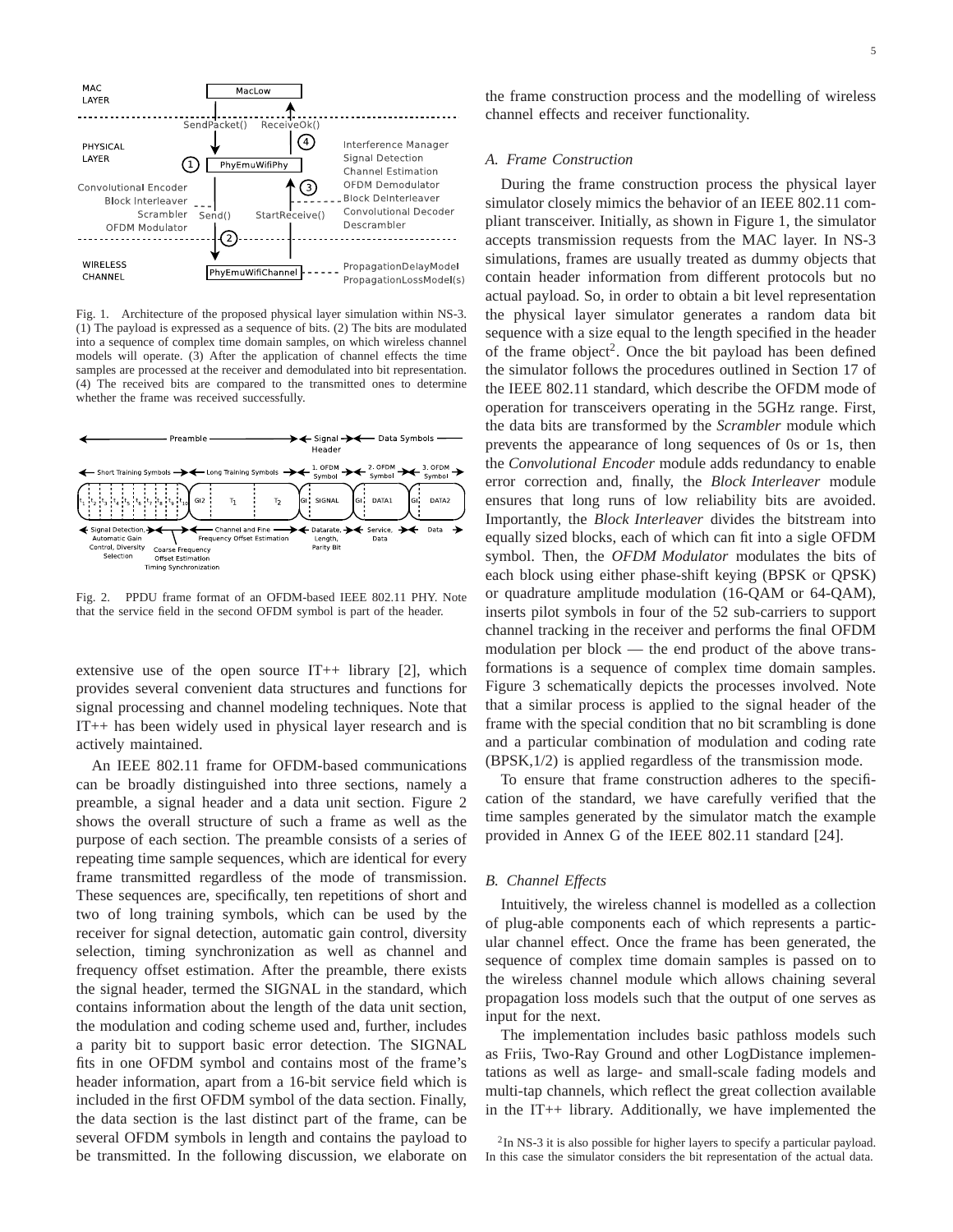

Fig. 3. Transformation of a bit sequence into complex time domain samples during the construction of an IEEE 802.11 frame for OFDM-based communication.

vehicular channel models described in the work by Acosta-Marum and Ingram [32], taking into account the errata noted in [33]. The channel models therein adopt the tapped-delay line model where each tap is characterised by a Rician or Rayleigh Fading process and a Doppler power spectral density. Due to the sample-level granularity enabled by the simulator, the implementation of the channel models described in [32] is complete without further abstractions or approximations.

Note that the shadowing effect of neighbouring vehicles is not explicitly accounted for in currently implemented channel models, i.e. neighbouring vehicles do not affect signal propagation. Shadowing, in the statistical sense, can be included in simulations via a log-normal shadowing channel component which does not take into account the number of neighbours present along the transmission path. Nonetheless, a channel component that calculates shadowing by vehicles is certainly a prospect for future work as the simulator provides all necessary information for its implementation, that is the neighbouring vehicles' location and overall spatial characteristics. Similarly, there is presently no consideration of shadowing from specific environment geometry, such as buildings or other structures.

In principle, modelling signal-altering effects at the transmitter/receiver front-end or the channel is a continuous and detailed process which can involve several degrees of abstraction. In the current implementation of the simulator we assume an ideal front-end so effects such as quantization by the analogto-digital conversion, automatic gain control imperfections, phase-noise, and receiver non-linearities are not considered. Moreover, we assume a single omnidirectional ideal antenna present in every transceiver. The above and other important effects of physical phenomena may be included in future versions as research interest dictates.

Overall, as we have indicated, modeling of time and frequency-selective channels can be achieved in the framework. In general, different receivers experience different chan-



Fig. 4. The four events of the reception process: when the first sample of the frame arrives, the frame is added to the Interference Manager  $(1<sup>st</sup>$  event). After the preamble transmission time has elapsed  $(2<sup>nd</sup>$  event), the simulator checks whether signal detection and synchronization was successful. If so, the signal header decoding is performed  $(3<sup>rd</sup>$  event). If that is also successful, an attempt is made to decode the data symbols according to the detected frame length and data rate  $(4<sup>th</sup>$  event).

nel responses in simulations. Specifically, whenever a transmission occurs, each receiver has a separate channel effects "chain" associated with it; this "chain" (or collection of channel effects) processes the transmitted time samples and delivers the output to the receiver. Typically then, and depending on the channel model in use, the received time samples from a particular signal source differ among receivers.

#### *C. Frame Reception*

After all channel effects have been applied, the sequence of complex time samples is passed up to the physical layer of a receiving node (cf. Figure 1). There, the overall reception process can be distinguished into three stages, which are implemented through four events in NS-3, as illustrated in Figure 4.

First, the *Interference Manager* adds the sequence of complex time samples to its internal list of incoming frames, regardless of the frame's power level. The task of this mechanism is to keep track of all incoming, and possibly overlapping, transmissions so as to precisely account for the effect of cumulative interference at the receiver. This also includes white Gaussian thermal noise generated by the transceiver itself.

Second, at the end of the preamble's reception, the receiver tries to perform signal detection and synchronization, i.e. "lock-on" to the correct time samples in the incoming frame. To achieve this, signal detection techniques typically exploit the fact that there is a repeating pattern (the training sequences) in the preamble. Our particular implementation uses the correlation techniques described in [34]. Figure 5 shows the behaviour of two different signal detection mechanisms described in that work — therein, high correlation values indicate great confidence that the received sample is a part of the preamble. In the illustrated example both detection methods (auto-correlation and correlation with the known sequence) identify an incoming frame successfully at around the  $50<sup>th</sup>$  time sample. In addition to signal detection, the receiver performs coarse and fine frequency offset and channel estimation according to [35].

If detection and synchronization do succeed, then the third stage of the reception process, that is signal header decoding, occurs. This stage involves OFDM demodulation, deinterleaving and convolutional decoding of the time samples (either with soft or hard decisions) to derive a bitstream representation of the signal header. If the parity bit validates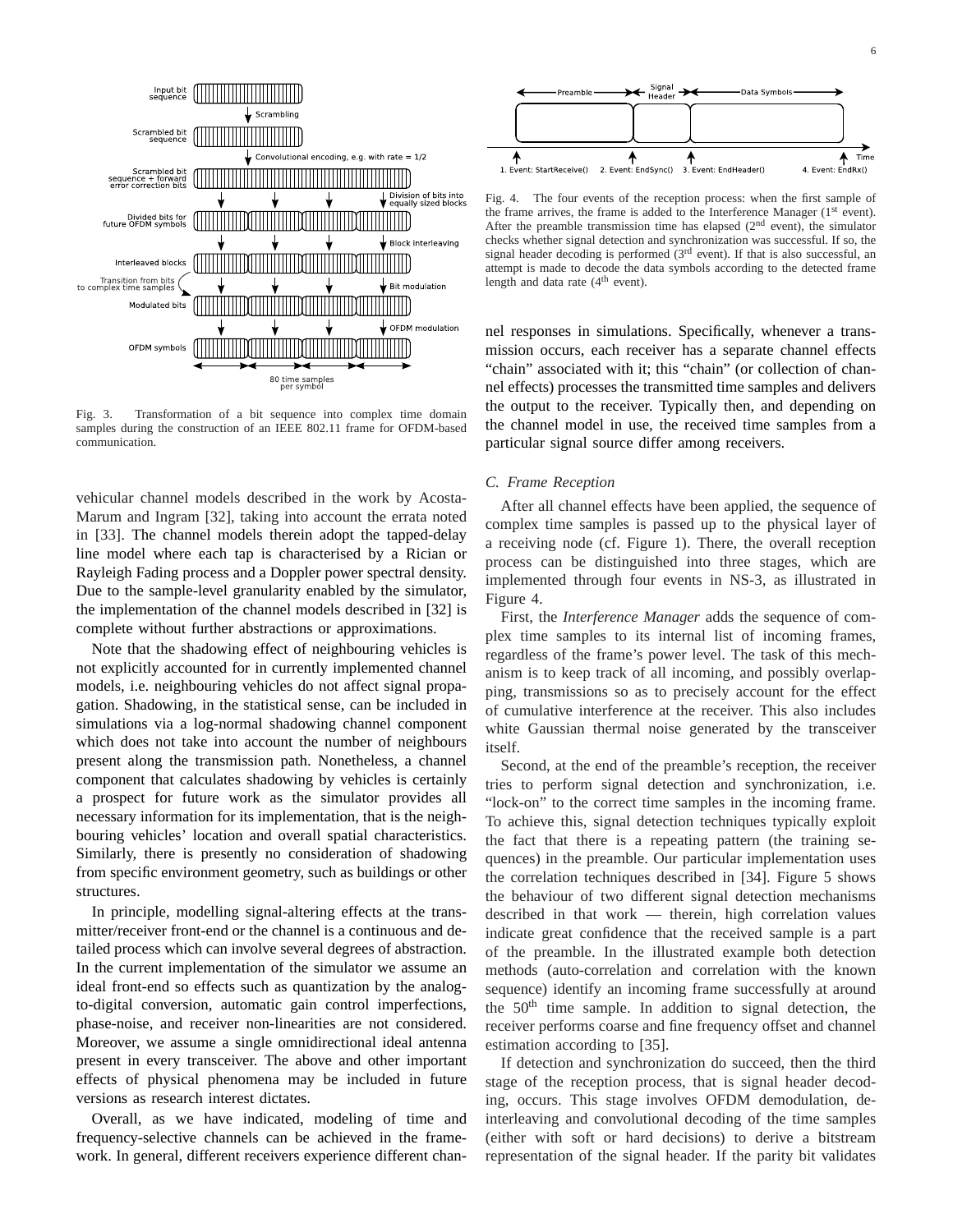

Fig. 5. Two different signal detection methods are shown: auto-correlation and correlation with known time samples. Both declare confidence (correlation approx. 1.0) that an incoming frame starts around the  $50<sup>th</sup>$  time sample.



Fig. 6. The state machine of the physical layer simulator distinguishes between *Transmit*, *Idle*, *Busy*, *Sync* and *Rx* states.

the decoded header, the frame decoding process proceeds to its final stage which considers time samples up until the end of the overall frame reception (cf. Figure 4). Once more, a decision on whether all data symbols can be decoded successfully is made at the end of this stage, however, this time the outcome is decided by comparing the transmitted bit sequence with the decoded one. It should be emphasised that the simulator uses as input the cumulative signals of overlapping frames, i.e. considers interference, as well as thermal noise in every stage. Also note that distinguishing the reception process in several discrete events is necessary if the receiver is to reflect a real system. It is particularly important for decisions to be taken at the end of each stage, otherwise possible interference from other sources happening after the decision point would be ignored.

#### *D. Physical Layer State Machine*

The physical layer simulator and its behaviour is implemented as a state machine with five possible states as illustrated in Figure 6. The states are *Idle*, *Busy*, *Transmit*, *Sync* and *Rx*. The *Idle* state is maintained if no signal header is successfully decoded and as long as the energy detected at the receiver stays below the Clear Channel Assessment (CCA) threshold (according to IEEE 802.11 [24] Section 17.3.10.5). As soon as the detected energy rises above the CCA threshold (and assuming a signal header has not been decoded successfully), the physical layer is marked *Busy* and



Fig. 7. The stages of the reception process and their corresponding physical layer states. During preamble detection, the physical layer is still considered to be *Idle*. If signal detection is successful, the physical layer first switches to the *Sync* state and then, if the signal header is decoded successfully, to the *Rx* state.

the MAC layer is notified to not request any new transmissions and to support the Carrier Sense Multiple Access mechanism (CSMA). To facilitate the above, our physical layer checks the signal strength of surrounding transmissions both before switching to an *Idle* state, as well as when a new frame arrives during an *Idle* period. In those cases, it determines whether the energy is already above or is going to exceed the CCA threshold in the near future by calculating the cumulative signal strength over consecutive blocks of 80 time samples. The detection of a preamble leads to the *Sync* state, which is eventually followed by the *Rx* state if the corresponding signal header is decoded successfully. When the *Rx* state is active, the MAC is notified again to block its own transmission requests for the duration of the reception (Virtual Carrier Sensing). On the other hand, the transmission of a frame sets the physical layer in the *Transmit* state. Figure 7 depicts a typical case of the reception of a single frame and the corresponding states of the physical layer.

With some small additions to the above state machine, the physical layer simulator can also support the frame capture capabilities of modern transceiver chipsets, i.e. can simulate switching or "locking-on" to another preamble than the one being currently processed, if the new incoming signal is stronger. More precisely, this can be achieved by adding two state transitions from *Rx* to *Sync* and from *Sync* to *Sync*. We aim to include such provisions in the near future.

#### IV. VALIDATION & EVALUATION

In the following, we present the validation of our physical layer implementation against a commercial IEEE 802.11 chipset and, further, present a simulation-based evaluation of the communication performance of the simulator under nonfading, frequency-flat Rayleigh fading and double-selective radio propagation conditions. Further, we make a distinction between the case where no interference from other transmitting nodes is present and name this the *single node case*, as opposed to the *multiple nodes case*, where interference does exist.

For validation purposes we used the network emulator testbed of Carnegie Mellon University (CMU) as described in [3], which allowed us to measure the reception performance of Atheros AR5112 chips under controlled non-fading and Rayleigh fading conditions<sup>3</sup>. Since the testbed supports only

<sup>&</sup>lt;sup>3</sup>Note that despite the use of a controlled channel emulator which interconnects real hardware, experiments focusing on detailed packet-level reception performance are difficult to replicate precisely on such a platform, although overall trends can be identified.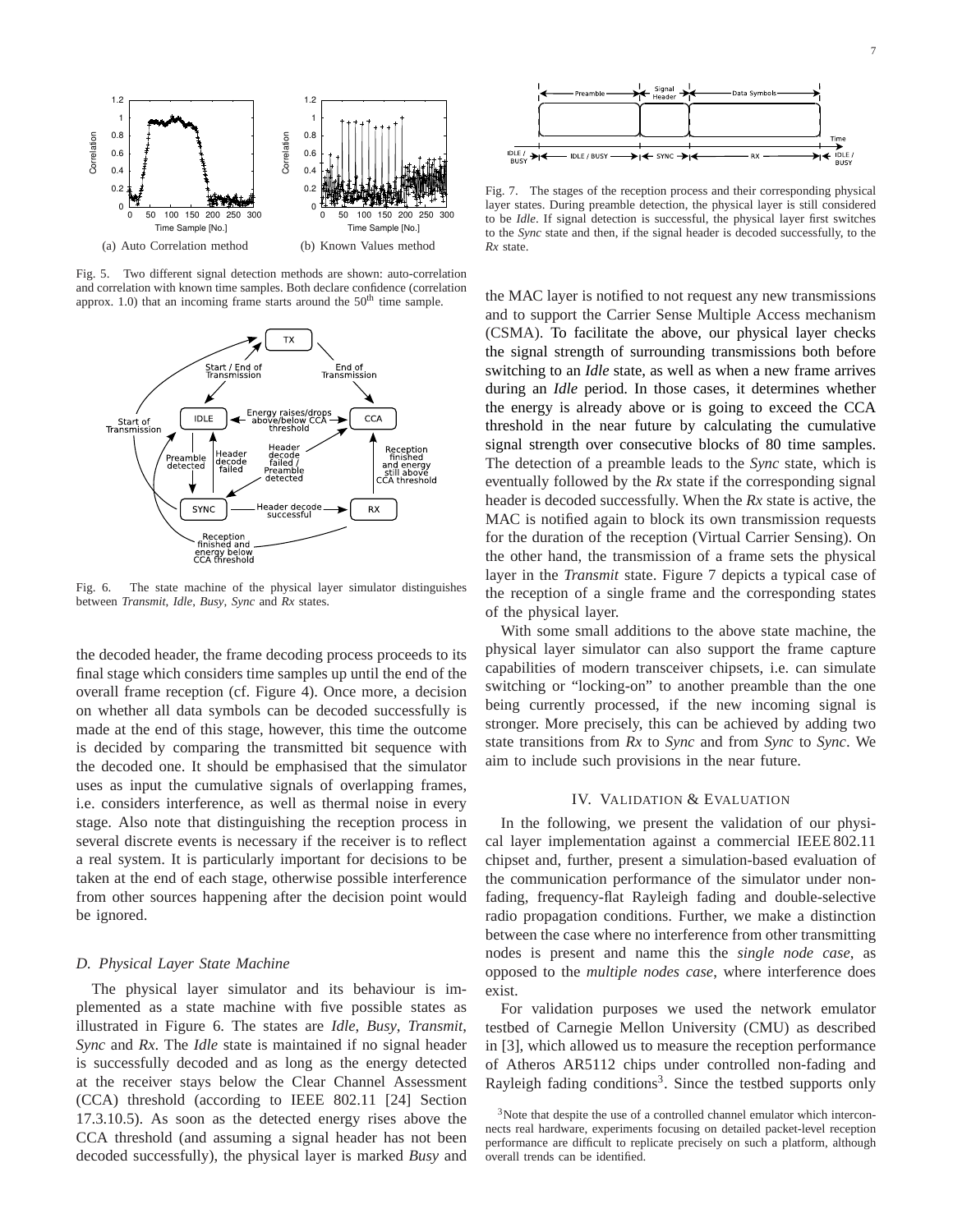TABLE I MAJOR TIMING- AND FREQUENCY-RELATED DIFFERENCES BETWEEN THE G AND P AMENDMENTS OF IEEE 802.11.

| <b>Parameter</b>                                                            | <b>IEEE 802.11g</b>                             | <b>IEEE 802.11p</b>                               |
|-----------------------------------------------------------------------------|-------------------------------------------------|---------------------------------------------------|
| Channel bandwidth<br>Channel frequency<br>Symbol duration<br>Guard interval | 20 MHz<br>$2.4$ GHz<br>$4 \mu s$<br>0.8 $\mu s$ | 10 MHz<br>5.9 GHz<br>$8 \,\mu s$<br>$1.6 \,\mu s$ |

the 2.4 GHz frequency band, the validation was performed by adjusting the emulator to conform to IEEE 802.11g specification having a 20 MHz channel bandwidth. Although we would have preferred to validate against IEEE 802.11p devices at 5.9 GHz (cf. Table I for the major timing- and frequencyrelated differences) this setup still allowed us to confirm the validity of our physical layer algorithms, as both systems are OFDM-based and very closely related in function.

Further, we performed simulations using our IEEE 802.11p simulator in a number of different configuration in order to determine the differences between the physical layer models that have been used previously in network layer research (cf. Section II-A) and in particular contrast the BER-based model implemented in NS-3, with our detailed physical layer implementation. In this instance, we classify the scenarios w.r.t. the applied propagation model to highlight in which situations the traditional packet level based approach is not accurate enough.

We performed 10 experiments on the network emulator testbed, each with different random seeds where applicable and similarly performed 40 trials on the simulator. In the following discussion and presentation of results we consider the mean of the observed values and present the corresponding 95% confidence interval in each case as error bars in the relevant figure. The simulations were configured according to the values listed in Table II.

#### *A. Single Node Case*

The first validation experiment was performed using a static scenario in which a single node sent 1000 packets in a row and another node tried to decode them. To achieve different SNR conditions, we ran each experiment with different pathloss configurations, i.e. instead of adjusting the distance between sender and receiver we adjusted the channel configuration. For the experiments on the emulator testbed, we disabled any rate control algorithms available in the driver and allowed the receiving node to adjust to new channel conditions by introducing a warm-up phase of 200 packet transmissions.

Figure 8 shows the frame reception ratio – as observed in our experiments on the testbed as well as in simulations with our new implementation – for different data rates. As can be seen, the reception curves show not only similar slopes, but also start to rise at very similar SNR values which, at lower data rates, are at maximum 1 dB apart. Only at the highest data rate did our simulator results diverge significantly from the testbed and, after having discussed the disparity with the team at CMU we can attribute this to the presence of too much

TABLE II CONFIGURATION PARAMETERS USED FOR THE VALIDATION AND EVALUATION EXPERIMENTS.

| <b>MAC</b> layer configuration                                                                                              |                                                                                                                                                                                                  |  |  |  |
|-----------------------------------------------------------------------------------------------------------------------------|--------------------------------------------------------------------------------------------------------------------------------------------------------------------------------------------------|--|--|--|
| Frame size<br>Transmission rate<br>CCA threshold                                                                            | 500 bytes<br>10 <sub>Hz</sub><br>$-95$ dBm                                                                                                                                                       |  |  |  |
| <b>PHY</b> layer configuration                                                                                              |                                                                                                                                                                                                  |  |  |  |
| Transmission power<br>Maximum oscillator offset<br>Channel estimator<br>Viterbi decoder                                     | 20dBm<br>10 ppm, according to 17.3.9.4 of [24]<br>Linear interpolation between pilot<br>sub-carriers with frequency offset<br>estimation [35]<br>Hard decision decoding                          |  |  |  |
| <b>Channel configuration</b>                                                                                                |                                                                                                                                                                                                  |  |  |  |
| Thermal noise<br>Non-fading conditions<br>Freq.-flat Rayleigh-fading<br>Double-selective channel<br>Relative vehicle speeds | $-99$ dBm<br>Static pathloss, 90-130 dB<br>Jake's Doppler spectrum<br>V2V Expressway Oncoming,<br>V2V Urban Canyon Oncoming [32]<br>$10 \text{ m/sec}$ , $26 \text{ m/sec}$ , $52 \text{ m/sec}$ |  |  |  |

phase noise in the analog to digital conversion component of their channel emulator.



Fig. 8. Frame reception ratio w.r.t. SNR of the new physical layer in NS-3 compared to the results obtained with real chipsets. At lower data rates, the difference is at most 1 dB. At high data rates the simulator is significantly better. The configured channel reflects only a static pathloss, no Rayleigh fading was applied. Packet size was set to 500 bytes.

To compound the results of the previous comparison, which showed very similar reception behavior between the two systems, we repeated the experiments and simulations of that scenario with a Rayleigh-fading effect added to the pathloss configuration. To be able to compute the Rayleigh channel coefficients in real-time, the CMU network emulator testbed implements the algorithm presented in [36] and uses its output to set the fading table in their FPGA-based channel emulator<sup>4</sup>. Based on this approach, different fading speeds (due to relative speeds) are then realized by updating the fading table at the corresponding rate. However, due to technical limitations of the testbed, it is not possible to check whether the configured

<sup>4</sup>The algorithm is not implemented on the FPGA itself. Instead, a dedicated machine is used to perform the calculation and update the entries in the fading table of the FPGA.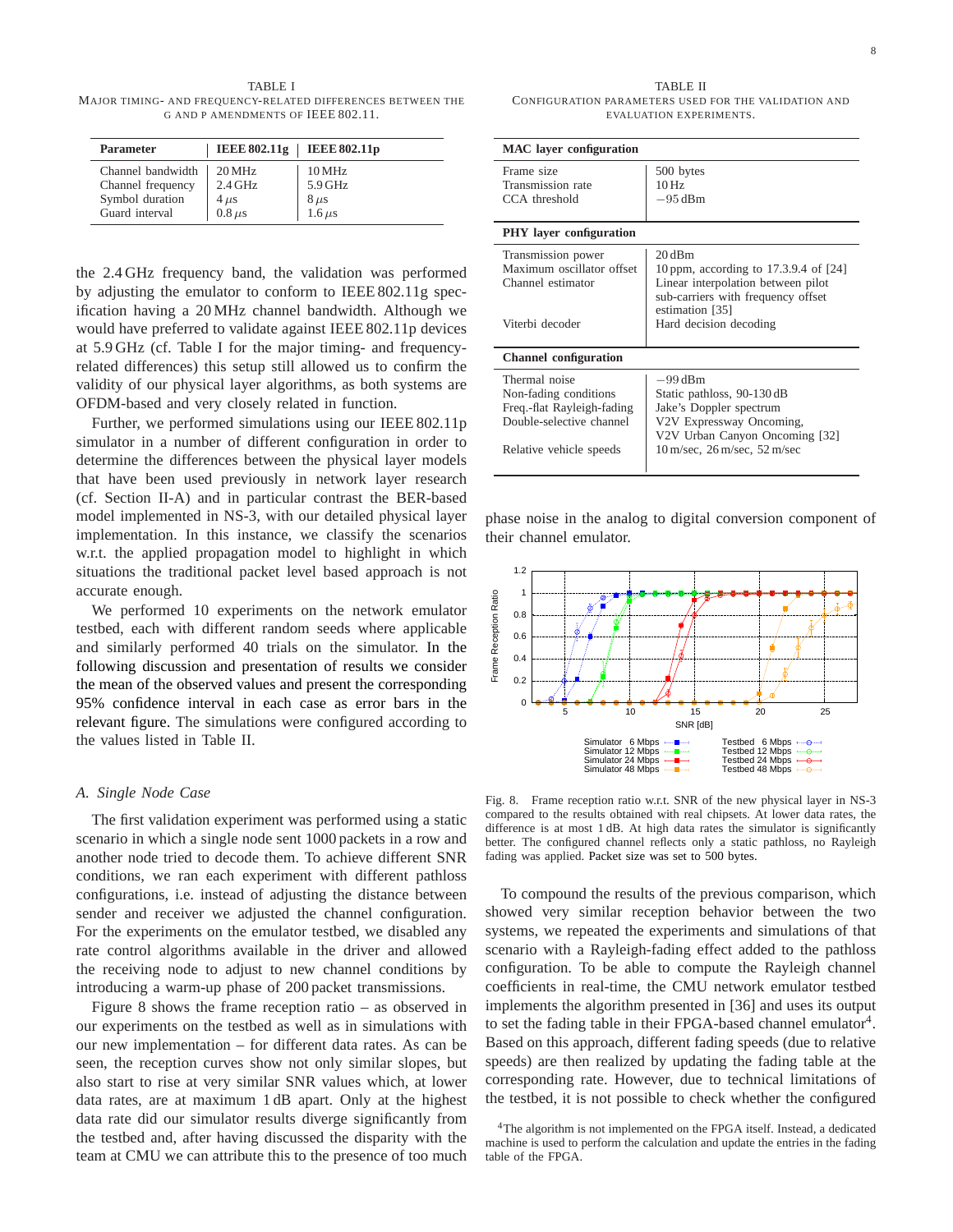fading speed is actually achieved or not, i.e. whether the fading table is updated often enough. Indeed, we could not observe any difference in the reception performance when configuring different relative speeds, although the CMU emulator offers support of relative speeds up to 50 m/sec. These issues did not exist in our simulations, since they do not have any realtime constraints.



Fig. 9. Frame reception ratio w.r.t. SNR of the new physical layer in NS-3 compared to the results obtained with real chipsets. At lower data rates, the difference is at most 3.5 dB. At high data rates the simulator is significantly better. The configured channel reflects a static pathloss plus flat Rayleigh fading with classical Jake's Doppler spectrum and relative speed of 10 m/sec. Packet size was set to 500 bytes.

The frame reception ratios of the conducted simulations and testbed experiments with a Rayleigh fading channel are illustrated in Figure 9. For these the relative speed used was set to 10 m/sec. Similarly to the non-fading scenario, the slopes of the observed performance curves are again very similar, but this time, the offset varies between 3-5 dB throughout all evaluated data rates and the performance of the Atheros AR5112 chipset is significantly worse than the one observed in our simulator (note the use of two different x-axes in this figure). We believe that this discrepancy can be attributed to the channel estimation algorithms being used in the AR5112 chipset, which are different to our own. We further believe that more contemporary chipsets would lead to better results. It should also be noted, however, that our intention is not to reflect the performance of a particular chipset; instead, we are interested in observing whether our current implementation is comparable to available chipsets and therefore realistic. Based on the obtained results, we felt justified in making such a claim and can consider our implementation as valid foundation for future proposals and improvements, e.g., for better channel estimation and equalizing techniques in vehicular environments [37].

To illustrate the benefits of the increased accuracy available with the new physical layer implementation, we conducted additional simulations contrasting its use with a more traditional approach already implemented in NS-3. Similar to the setup used in our validation efforts, we considered a scenario with one transmitting and one receiving node. However, at this time we configured the physical layer to reflect the IEEE 802.11p standard. As our implementation is a drop-in replacement, we could easily switch between the packet-level implementation of NS-3, hereon referred to as *YansWifi*, and



Fig. 10. Comparison of the frame reception ratio of the new physical layer (PhySim) in NS-3 compared to the existing physical layer implementation (YansWifi) in NS-3 with 500 byte packets and non-fading channel conditions. The YansWifi implementation provides results that are at least by 8 dB more optimistic than the ones obtained with PhySim.

our new implementation, which we term *PhySim*.

In Figure 10 the observed frame reception ratios of both implementations is plotted w.r.t. the SNR that can be derived after the pathloss effect has been applied. Note that the YansWifi model results have been plotted against an x-axis with an offset of 8 dB compared to that of the physical layer implementation results so as to highlight the similarities in the shape of the curves. It is clear though that the existing BERbased physical layer model in NS-3 generates more optimistic results compared to the new implementation, which, however, does not imply that one modeling approach is better than the other. Note that the slopes of the curves in this case show very similar characteristics — in fact they could coincide substantially if a linear offset was introduced for each data rate.

When simulating the scenario with a Rayleigh-fading channel, a similar conclusion can be drawn – at least initially. As illustrated in Figure 11, the observed frame reception curves for the data rates of 12, 24 and 48 Mbps follow very similar slopes as well and are separated by a linear offset of 4-5 dB. However, if a data rate of 6 Mbps or different fading speeds are considered – which are not modeled in a packet-level simulator – the slopes tend to divert from each other, cf. Figure 12. To summarize our observations, we can state that packet-level simulators show inaccuracies when a Rayleigh-fading channel is modeled and cannot account for different relative speeds between a transmitter and a receiver.

As previous measurement campaigns have shown [23], [32], the vehicle-to-vehicle (V2V) and roadside-to-vehicle (R2V) channel is different from a flat Rayleigh-fading channel. In particular, V2V has been shown to be time- and frequencyselective, i.e. exhibits fading over time and w.r.t. the frequency. As a result, the impulse-responses of neighboring OFDM subcarriers are not necessarily correlated and the four pilot subcarriers may not be sufficient to estimate the channel for all sub-carriers correctly. To account for such a channel, we have implemented all six empirical models presented in [32], which are based on vehicle-to-vehicle and roadside-to-vehicle measurements for expressway, urban canyon and suburban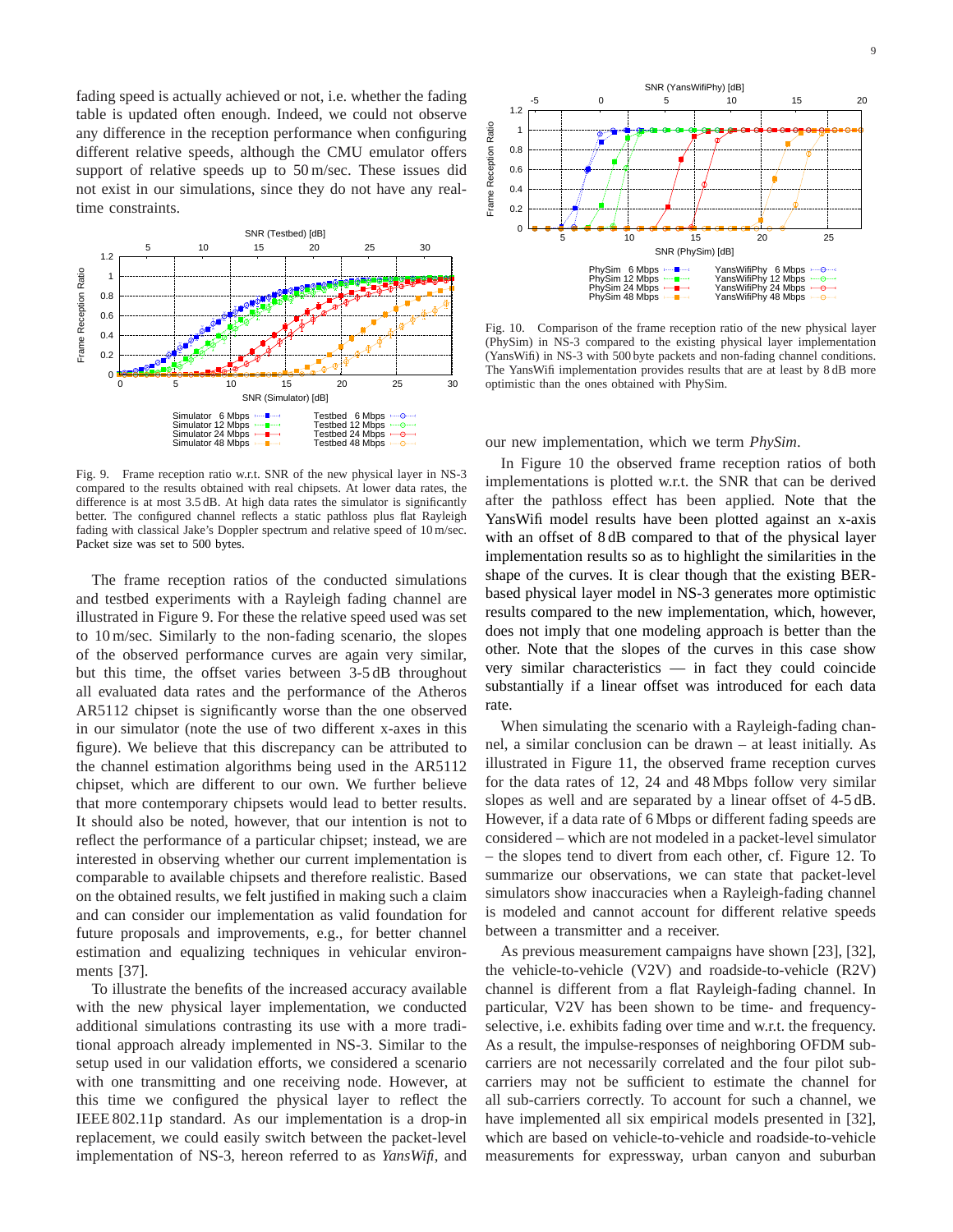

Fig. 11. Comparison of the frame reception ratio of the new physical layer (PhySim) in NS-3 compared to the existing physical layer implementation (YansWifi) with 500 byte packets and Rayleigh-fading channel conditions.



Fig. 12. Comparison of the frame reception ratio of the new physical layer (PhySim) compared to the existing physical layer implementation (YansWifi) in NS-3 with 500 byte packets, Rayleigh-fading channel conditions and data rate of 6 Mbps.

scenarios.

Figure 13 and 14 show the observed frame reception ratios with respect to the SNR for the expressway oncoming and the urban canyon oncoming channel models. As can be seen in Figure 13, our reference receiver is not able to estimate the V2V expressway oncoming channel sufficiently enough, even at very high SNRs up to 30 dB. And as with the Rayleigh



Fig. 13. Observed frame reception ratios w.r.t. SNR for the V2V expressway oncoming scenario, 6 Mbps data rate, 26 and 52 m/sec relative speed and different frame sizes.



Fig. 14. Observed frame reception ratios w.r.t. SNR for the V2V urban canyon oncoming scenario, 6 Mbps data rate, 26 and 52 m/sec relative speed and different frame sizes.

channel, a higher relative speed leads to a lower reception probability. On the contrary, the reception probability shown in Figure 14 is much higher and even better than in the Rayleigh case. Indeed, the curves gradient is significantly steeper as with a Rayleigh channel configuration. Furthermore, the relative speed does not affect the reception probability as much as in the expressway scenario.

#### *B. Multiple Nodes Case*

The proposed detailed physical layer implementation also operates in multi-node scenarios as it is designed to be a complete replacement for the traditional, simplified NS-3 model. To explore this aspect of the simulator we have conducted further trials in a simple, but not trivial, setup of a vehicular network.

We set up a simple topology in which non-moving vehicles were placed along a straight line where inter-vehicle spacing was set to 10 m. For the radio propagation model, we considered a simple ThreeLogDistance model with pathloss exponents of 1.9, 3.8 and 3.8 for distances up to 200 m, 500 m or longer respectively. Each vehicle was configured to generate UDP packets periodically at a rate of 10 packets/sec, using a size of 400 bytes and a data rate of 6 Mbps. The simulation time for the scenario was defined to be 10 seconds. The objective of this study was to verify that the PHY-MAC interaction, i.e. the physical layer state machine and the CSMA mechanism, would work as expected.

Figure 15 shows the observed frame reception performance with respect to the distance between sender and receiver and for two different scenarios; first assuming the presence of 100 and then 200 nodes. To limit the impact of bordering effects we monitored the reception performance only for transmissions initiated by nodes in the center of the scenario area. Note that although the number of nodes differs in the two scenarios, the vehicle density is equal in both cases, that is 100 vehicles/km. Due to the node's positioning and the method of collecting results, the 100 nodes configuration can be considered as a scenario with no hidden terminals, whilst the 200 nodes setup as one which exhibits hidden terminal stations – at least with respect to the nodes located in the center. As expected, the hidden terminal impact was observed to be significant and led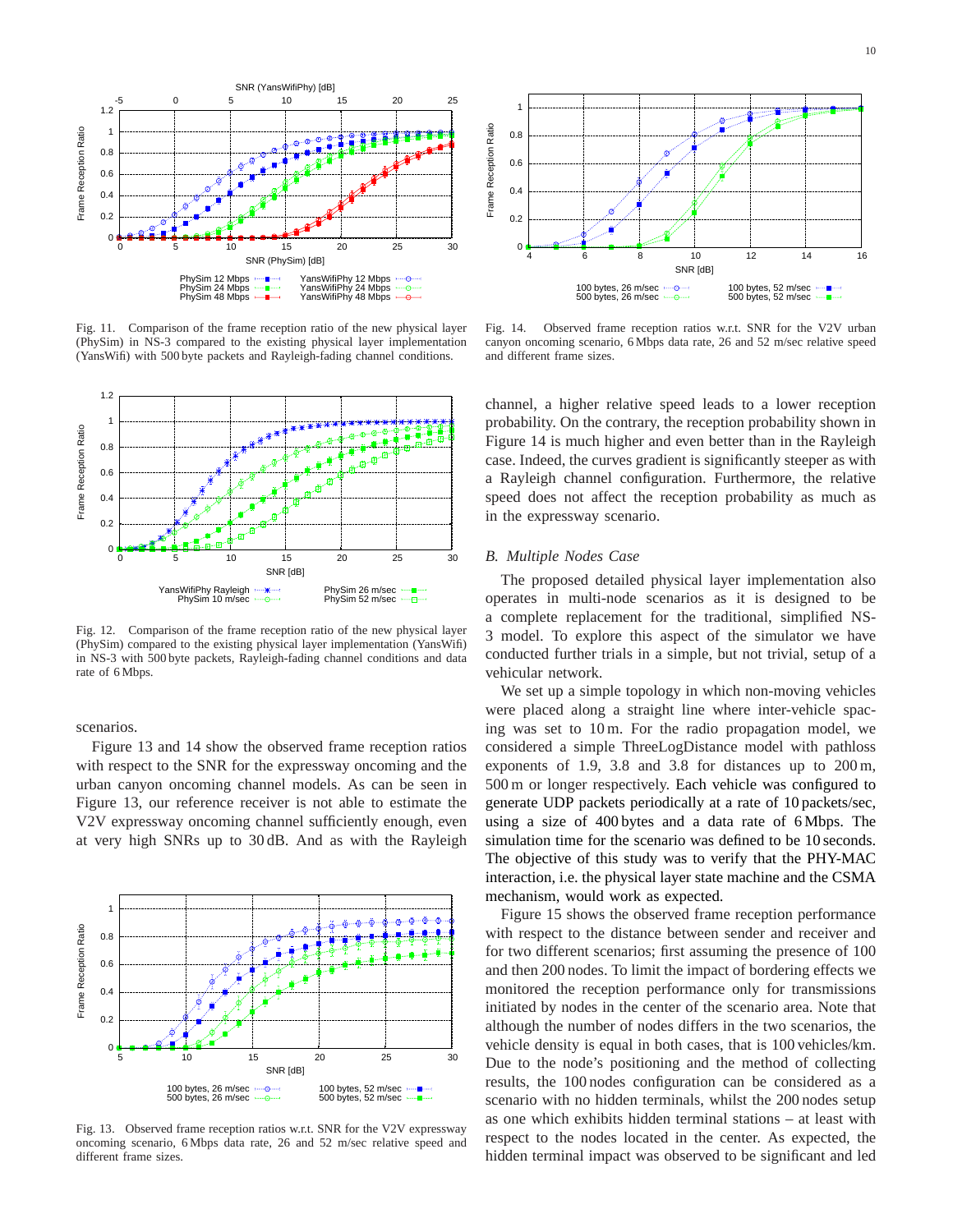11



Fig. 15. Observed frame reception ratios w.r.t. the distance between sender and receiver for a network scenario with 100 and 200 nodes. The nodes are placed statically along a straight line and transmit 10 packets/sec, with a packet size of 400 bytes.



Fig. 16. Observed channel access times w.r.t. the x-position for a network scenario with 100 nodes placed along a straight line.

to a steep drop of the reception probability at a distance as short as half the transmission range.

In Figure 16, we plot the observed channel access times for all nodes in the 100 nodes scenario. Again, as one would expect, nodes in the center of the scenario experienced higher channel congestion and thus had to wait slightly longer (on average) before gaining channel access. Also noteworthy is the higher variability in channel access times, denoted by the higher confidence intervals, experienced by nodes located in the middle of the vehicular queue.

#### V. RUNTIME OPTIMIZATION

Enabling detailed simulations with the physical layer simulator increases simulation requirements both in terms of processing time and memory capacity. This section elucidates the added requirements and offers some analysis on the simulator's runtime performance.

#### *A. Profiling*

The consideration of time samples in simulations, intuitively results in increased storage requirements as a time sample sequence need be stored per frame. At a minimum the storage requirement for a frame containing a payload of a single OFDM symbol would be 480 complex valued elements (320



Fig. 17. Computational overhead of the physical layer simulator when using increasingly sophisticated channel models (static pathloss - Rayleigh - V2V-UC oncoming). The time factor indicates how many times longer simulation takes compared to a baseline simulation performed with vanilla NS-3 using a simple static pathloss model.

elements for the preamble, 80 for the header and 80 for the payload), which in turn translates to 3840 bytes of memory space, assuming a complex value is represented by 8 bytes. In contrast, for the default NS-3 representation the minimum storage space required for a frame is 36 bytes assuming no payload and minimal 802.11 MAC headers. Overall, the added memory overhead is necessary and can be mostly attributed to the storing of time samples for each frame.

To gain insight into the computational costs of the new functionality, we have set up NS-3 simulation scenarios and noted the real running time when using the traditional and detailed physical layer implementations. Specifically, we assume two nodes in close proximity, equipped with 6 Mbps transceivers. At the beginning of the simulation, one node offers UDP broadcasts with a frequency of 10 packets/sec. The exchanges last for 12 seconds of simulation time, after which the simulation ends and we record the real elapsed time, specifically the "user" statistic of the GNU time command. In the vanilla NS-3 trials the channel model used is constant pathloss while in the case of the detailed physical layer we employ increasingly sophisticated channel models, namely a constant pathloss channel, frequency-flat Rayleigh fading and, finally, the V2V Urban Canyon-Oncoming vehicular channel model as described in [32]. Note that the constant pathloss models, both in the case of the traditional and the detailed PHY implementation, reduce the energy of the packet by a fixed factor. Two packet sizes are considered in separate simulation runs, specifically 300 and 500 bytes.

Figure 17 depicts the slowdown factor involved when employing the detailed physical layer model compared to the traditional NS-3 model, which acts as the baseline. As an example, a factor of two would denote that double the computational effort (or double the time) compared to the baseline would be required to produce results. In these simulations, the additional effort required ranged between a factor of 300 and 14,000 — generally, the computational requirements increase as greater packet sizes are used and more sophisticated channel models are employed.

#### *B. Optimizations*

In previous work [7] we have hinted at possible optimisations to the channel models and physical layer operations in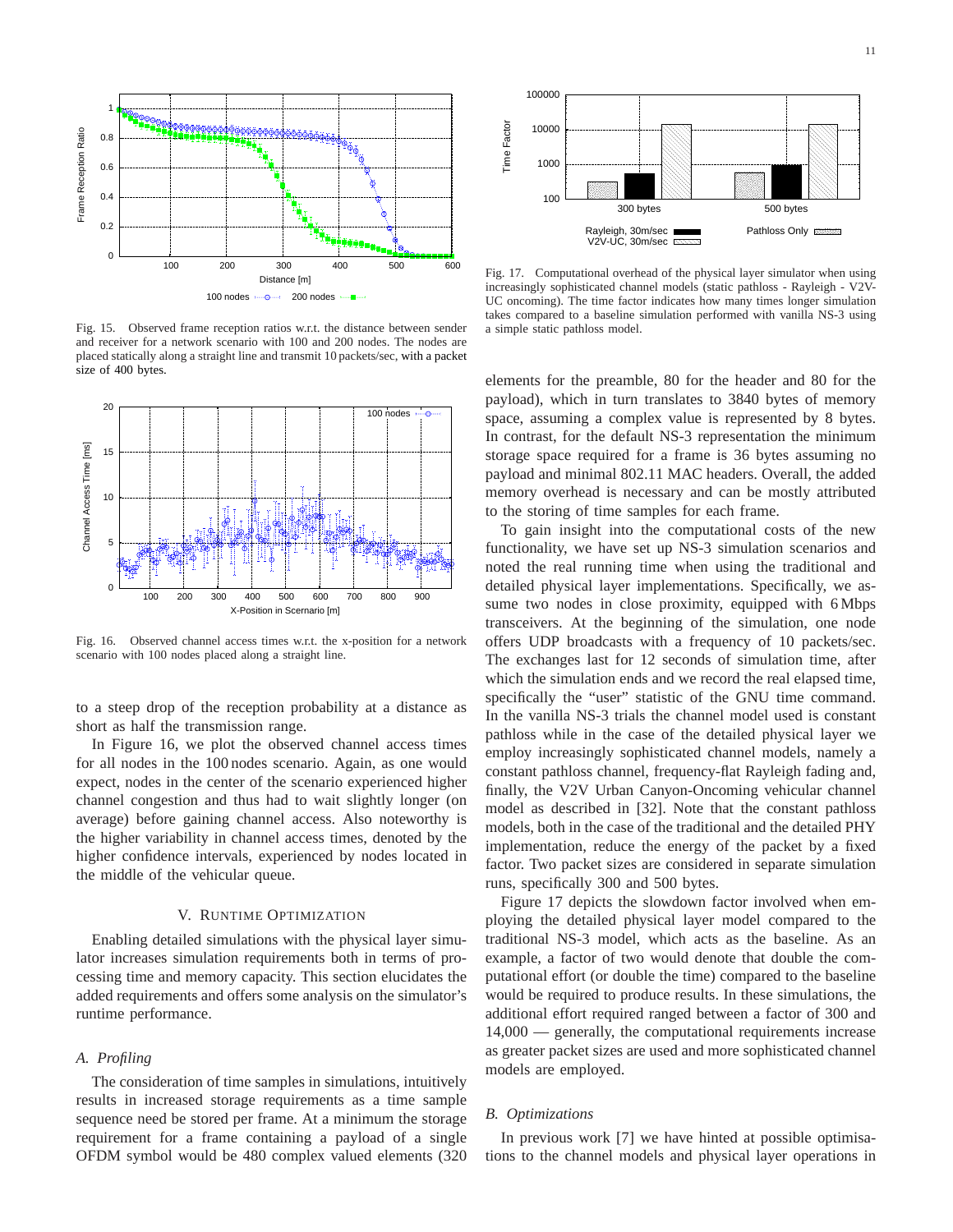TABLE III THE MOST COMPUTATIONALLY INTENSIVE CODE PATHS IN THE SIMULATOR WHEN USING A RAYLEIGH CHANNEL

| <b>Code Path</b>         |                    | <b>Processing Time%</b>                |            |
|--------------------------|--------------------|----------------------------------------|------------|
| Channel Model (Rayleigh) |                    | 47.4%                                  |            |
| Frame Decoding           |                    | 13.5%                                  |            |
| Frame Encoding           |                    | 12.6%                                  |            |
| Interference Manager     |                    | 6.9%                                   |            |
| Signal Detection         |                    | 6.6%                                   |            |
| Frame<br>encoding        | Channel<br>Channel | Frame<br>decoding<br>Frame<br>decoding | Receiver 1 |
| Sender                   | Channel            | Frame<br>decoding                      | Receiver N |

Fig. 18. Illustration of potential optimizations in the physical layer simulation: first, it is possible to parallelize the signal processing algorithms within the frame encoding, the channel model and the frame decoding processes. In addition, it is possible to parallelize the computation of channel effects due to multiple receivers since the computations are independent. With minor changes to the time-discrete event-based internals of the NS-3 simulator, it is also possible to exploit the lookahead between different reception events, which are separated only slightly in time.

view of improving operations, which included the usage of lookup tables and parallelisation of operations where applicable as well as using optimised math libraries. Here, after having performed code instrumentation only w.r.t. optimised math libraries we can elaborate further on which code paths the processing load is most significant. Table III shows five major areas of computational effort during simulations with a frequency-flat Rayleigh fading channel. The simulation parameters and setup are identical to the ones used previously.

As evinced by the above, the greatest overhead on simulation time is effected by the channel model, which accounts for almost half of the total processing time. Then, frame decoding follows, which caters for demodulation, channel estimation and correction as well as all other processes necessary to transform the received time samples into bits. Frame encoding is next with similar but somewhat fewer processing requirements. Finally, there is the interference manager, which keeps track of interference levels around a node, and the signal detection mechanism, which involves synchronisation as well as channel estimation using the preamble.

In order to speedup the simulation time of the physical layer implementation, we have evaluated the usage of general purpose graphics processing units to parallelize the individual code paths. Since most computational effort is allocated to the simulation of sophisticated channel effects, we first targeted our sequential Rayleigh fading model for optimization. To enable parallel execution we used the OpenCL framework [38], which ensures that the optimised version can be executed on any multi-core processor or multi-core graphics processing unit that supports this open API. In our subsequent runtime tests, we used an ATI RadeonHD 5870 device with

1600 parallel processing units/cores in total and observed a speedup factor of 4 for the computation time of the Rayleigh channel. We have also developed a parallelized version of the convolutional decoder which when used at the frame decoding process reduces computation time by a factor of 3 to 6. Apart from the parallelization of the individual code paths, it is also possible to compute the channel effects of multiple receivers in parallel, as illustrated in Figure 18. Compared to the sequential computation of the channel effects, parallel computation provides linear speed increases w.r.t. the number of receivers present as long as there are enough cores available to the OpenCL framework. In the future, we plan to extend this effort to the V2V and R2V channel models that consist of 4-8 independent taps and document the cumulative effect of these optimizations.

#### VI. CONCLUSIONS

Communication technologies have been traditionally studied from two different perspectives. On one hand, experts conducting physical layer and channel modeling research focus on the performance of single communications links and use very detailed models involving individual bits and complex time samples. On the other hand, researchers focusing on the network and higher layers of the communications stack are interested in the overall network performance and typically abstract the lower layer details, considering the packet as an indivisible unit that is either received as a whole or not at all. However, this separation of concerns, i.e. abstracting without having recourse to detailed models, can lead to unconsidered or inappropriately modelled effects in network layer studies and to imprecise assumptions in physical layer research.

In this paper, we have provided a tutorial with respect to these two perspectives in view of establishing a mutual understanding in both research communities. We introduced both perspectives, outlined the issues arising from their different approaches to communications and motivated the benefits of their possible merge. We then presented our approach on how to bridge the gap, in particular through the integration of a physical layer simulator into the NS-3 network simulator. Further, we presented results of an extensive validation and simulation work in which we compared our implementation against commercial IEEE 802.11 chipsets from Atheros and the traditional packet-level physical layer models in NS-3. The results indicate that our reference implementation performs as well as the Atheros chipset and that existing, traditional packet-level models are not able to provide the same level of accuracy. In addition, by integrating empirical vehicular channel models into our simulation framework we showed that our approach allows the direct integration of models in existing physical layer and channel modeling studies.

Finally, as the improved accuracy comes at the cost of increased computational effort, we performed a runtime analysis of our implementation, which showed that most of the computational overhead is due to the complex channel models. In the future, we, therefore, aim to optimise the computation of such channel models by making use of parallelisation where possible or by utilising specialised hardware such as that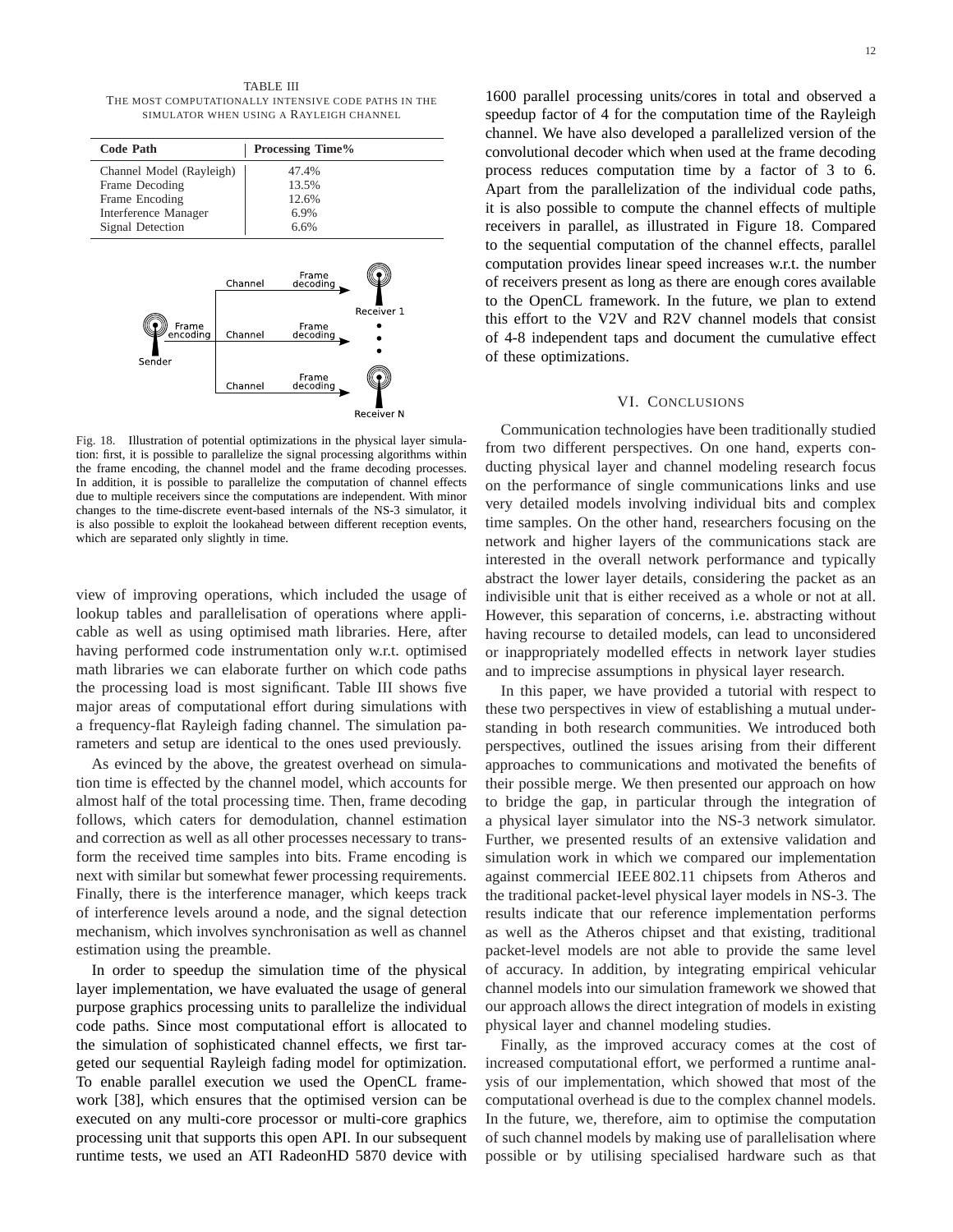available in general purpose graphics processing units. Our implementation is available online [39] and enables accurate cross-layer PHY/MAC/NET simulation studies for vehicular communication networks by the research community.

#### ACKNOWLEDGMENT

Jens Mittag acknowledges the support of the Ministry of Science, Research and the Arts of Baden-Württemberg (Az: Zu 33-827.377/19,20), the Klaus Tschira Stiftung, the INIT GmbH and the PTV AG for the research group on Traffic Telematics for the research group on Traffic Telematics. E. G. Ström acknowledges the financial support from the Swedish Foundation for Strategic Research (project SM07-0025) and from the Area of Advance in Transportation at Chalmers University of Technology; he also wishes to acknowledge the fruitful discussions in working group SIG-C of the COST Action 2100–Pervasive Mobile & Ambient Wireless Communications.

#### **REFERENCES**

- [1] "MATLAB high-level language and interactive environment," http:// www.mathworks.com/products/matlab/.
- [2] "The IT++ library," http://sourceforge.net/apps/wordpress/itpp/.
- [3] G. Judd and P. Steenkiste, "Repeatable and Realistic Wireless Experimentation Through Physical Emulation," *SIGCOMM Comput. Commun. Rev.*, vol. 34, no. 1, pp. 63–68, 2004.
- [4] M. Cummings and S. Haruyama, "FPGA in the Software Radio," *IEEE Communications Magazine*, vol. 37, no. 2, pp. 108–112, 1999.
- [5] "WARP: Wireless Open Access Research Platform," http://warp.rice. edu/trac/.
- [6] K. Tan, J. Zhang, J. Fang, H. Liu, Y. Ye, S. Wang, Y. Zhang, H. Wu, W. Wang, and G. M. Voelker, "Sora: High Performance Software Radio Using General Purpose Multi-core Processors," in *Proceedings of the 6th USENIX Symposium on Networked Systems Design and Implementation*. Berkeley, CA, USA: USENIX Association, 2009, pp. 75–90.
- [7] S. Papanastasiou, J. Mittag, E. G. Ström, and H. Hartenstein, "Bridging the gap between physical layer emulation and network simulation," in *Proceedings of the IEEE Wireless Communication and Networking Conference*, Sydney, Australia, April 2010.
- [8] K. Bilstrup, E. Uhlemann, E. G. Ström, and U. Bilstrup, "On the ability of the 802.11p MAC method and STDMA to support Real-Time Vehicle-to-Vehicle communication," *EURASIP Journal on Wireless Communications and Networking*, no. 2009, December 2008.
- [9] Y. Jian and S. Chen, "Can CSMA/CA networks be made fair?" in *Proceedings of the 14th ACM international conference on Mobile computing and networking*. San Francisco, California, USA: ACM, 2008, pp. 235–246.
- [10] M. Torrent-Moreno, P. Santi, and H. Hartenstein, "Fair sharing of bandwidth in VANETs," in *Proceedings of the 2nd ACM international workshop on Vehicular ad hoc networks*. Cologne, Germany: ACM, 2005, pp. 49–58.
- [11] L. Hogie, P. Bouvry, M. Seredynski, and F. Guinand, "A Bandwidth-Efficient Broadcasting Protocol for Mobile Multi-hop Ad hoc Networks," in *Proc. of the Int'l Conference on Systems, Mobile Communications and Learning Technologies*, April 2006, pp. 71–71.
- [12] M. Mariyasagayam, T. Osafune, and M. Lenardi, "Enhanced Multi-Hop vehicular broadcast (MHVB) for active safety applications," in *Telecommunications, 2007. ITST '07. 7th International Conference on ITS*, 2007, pp. 1–6.
- [13] "Network Simulator ns-2," http://www.isi.edu/nsnam/ns/.
- [14] Q. Chen, D. Jiang, V. Taliwal, and L. Delgrossi, "IEEE 802.11 based Vehicular Communication Simulation Design for NS-2," in *Proceedings of the 3rd International Workshop on Vehicular Ad Hoc Networks*. Los Angeles, CA, USA: ACM, 2006, pp. 50–56.
- [15] Q. Chen, F. Schmidt-Eisenlohr, D. Jiang, M. Torrent-Moreno, L. Delgrossi, and H. Hartenstein, "Overhaul of IEEE 802.11 Modeling and Simulation in ns-2," in *Proceedings of the 10th ACM Symposium on Modeling, Analysis, and Simulation of Wireless and Mobile Systems*. Chania, Crete Island, Greece: ACM, 2007, pp. 159–168.
- [16] A. Kuntz, F. Schmidt-Eisenlohr, O. Graute, H. Hartenstein, and M. Zitterbart, "Introducing Probabilistic Radio Propagation Models in OM-NeT++ Mobility Framework and Cross Validation Check with NS-2," in *Proceedings of the 1st International Conference on Simulation Tools and Techniques for Communications, Networks and Systems & Workshops*. ICST, 2008, pp. 1–7.
- [17] "The NS-3 Network Simulator," http://www.nsnam.org/.
- [18] J. Ryu, J. Lee, S. Lee, and T. Kwon, "Revamping the IEEE 802.11a PHY simulation models," in *Proceedings of the 11th International Symposium on Modeling, Analysis and Simulation of Wireless and Mobile Systems*. Vancouver, British Columbia, Canada: ACM, 2008, pp. 28–36.
- [19] "SWANS Scalable Wireless Ad hoc Network Simulator," http://jist. ece.cornell.edu/.
- [20] "GloMoSim Global Mobile Information Systems Simulation Library," http://pcl.cs.ucla.edu/projects/glomosim/.
- [21] J. G. Proakis, *Digital Communications*, 4th ed., ser. in Electrical and Computer Engineering. McGraw-Hill, 2001.
- [22] T. Hwang, C. Yang, G. Wu, S. Li, and G. Ye Li, "Ofdm and its wireless applications: A survey," *Vehicular Technology, IEEE Transactions on*, vol. 58, no. 4, pp. 1673 –1694, May 2009.
- [23] A. F. Molisch, F. Tufvesson, J. Karedal, and C. F. Mecklenbräuker, "A Survey On Vehicle-to-Vehicle Propagation Channels," *IEEE Wireless Communications*, no. 2009, December 2009.
- [24] IEEE Standards Association, "IEEE 802.11 LAN/MAN Wireless LANS," http://standards.ieee.org/getieee802/802.11.html, 2007.
- [25] International Organisation for Standardisation, "Information technology – Open Systems Interconnection – Basic Reference Model: The Basic Model (ISO/IEC 7498-1:1994)," http://standards.iso.org/ittf/ PubliclyAvailableStandards/index.html, 1994.
- [26] "Simulink simulation and model-based design," http://www.mathworks. com/products/simulink/.
- [27] J. W. Eaton, *GNU Octave Manual*. Network Theory Limited, 2002.
- [28] D. Halperin, T. Anderson, and D. Wetherall, "Taking the sting out of carrier sense: Interference cancellation for wireless LANs," in *Proceedings of the 14th ACM international conference on Mobile computing and networking*. San Francisco, California, USA: ACM, 2008, pp. 339–350. [Online]. Available: http://portal.acm.org/citation. cfm?id=1409983
- [29] K. Tan, H. Liu, J. Fang, W. Wang, J. Zhang, M. Chen, and G. M. Voelker, "SAM: enabling practical spatial multiple access in wireless LAN," in *Proceedings of the 15th annual international conference on Mobile computing and networking*. Beijing, China: ACM, 2009, pp. 49–60. [Online]. Available: http: //portal.acm.org/citation.cfm?id=1614320.1614327
- [30] K. Sundaresan, R. Sivakumar, M. Ingram, and T.-Y. Chang, "Medium Access Control in Ad-hoc Networks with MIMO Links: Optimization Considerations and Algorithms," *IEEE Transactions on Mobile Computing*, vol. 3, no. 4, pp. 350–365, 2004.
- [31] Y. Wu, "Network coding for wireless networks," Tech. Rep., 2007. [Online]. Available: http://research.microsoft.com/apps/pubs/ default.aspx?id=70463
- [32] G. Acosta-Marum and M. Ingram, "Six time- and Frequency-Selective empirical channel models for vehicular wireless LANs," *Vehicular Technology Magazine, IEEE*, vol. 2, no. 4, pp. 4–11, 2007.
- [33] I. Ivan, P. Besnier, M. Crussiere, X. Bunlon, L. L. Danvic, and M. Drissi, "Influence of channel modeling on V2X physical layer performance," in *Antennas and Propagation, 2009. EuCAP 2009. 4th European Conference on*, Barcelona, Spain, 2010, pp. P03–5. [Online]. Available: http://galayaa.com/EUCAP/data/1848906.pdf
- [34] C.-H. Liu, "Design and Evaluation of Energy Detection Algorithms for IEEE 802.11a Systems," in *Radio and Wireless Conference*, August 2003, pp. 63–66.
- [35] E. Sourour, H. El-Ghoroury, and D. McNeill, "Frequency Offset Estimation and Correction in the IEEE 802.11a WLAN," in *Vehicular Technology Conference*, vol. 7, September 2004, pp. 4923–4927.
- [36] R. Punnoose, P. Nikitin, and D. Stancil, "Efficient simulation of ricean fading within a packet simulator," in *Vehicular Technology Conference, 2000. IEEE VTS-Fall VTC 2000. 52nd*, vol. 2, 2000, pp. 764–767 vol.2.
- [37] P. Alexander, D. Haley, and A. Grant, "Outdoor mobile broadband access with 802.11," *Communications Magazine, IEEE*, vol. 45, no. 11, pp. 108–114, 2007.
- [38] "OpenCL The Open Standard for Parallel Programming of Heterogeneous Systems," http://www.khronos.org/opencl/.
- [39] "PhySimWiFi for NS-3 An IEEE 802.11 OFDM physical layer simulator within NS-3," http://dsn.tm.kit.edu/ns3-physim.php.